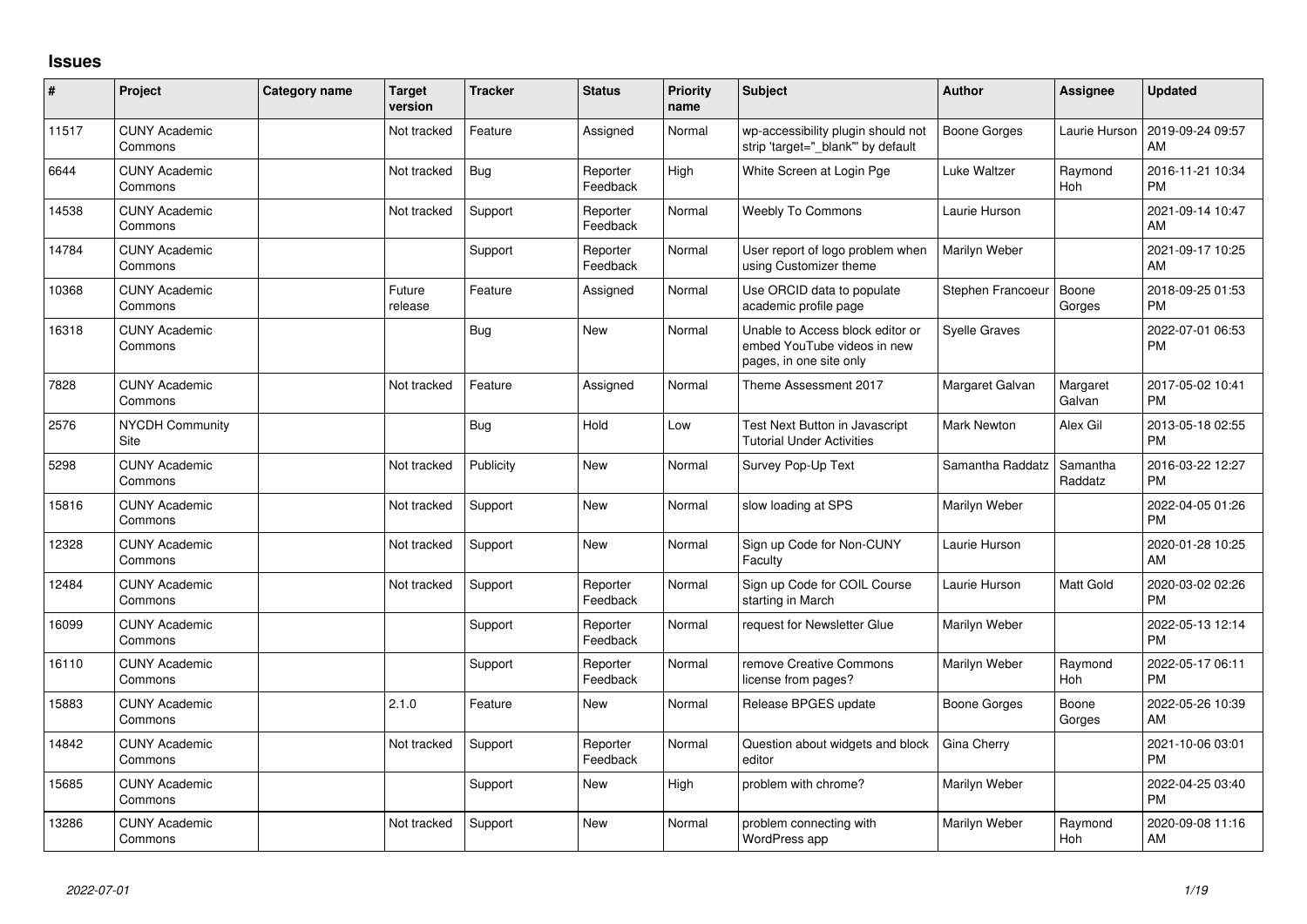| $\vert$ # | Project                         | <b>Category name</b> | <b>Target</b><br>version | <b>Tracker</b> | <b>Status</b>        | <b>Priority</b><br>name | <b>Subject</b>                                                    | Author               | Assignee          | <b>Updated</b>                |
|-----------|---------------------------------|----------------------|--------------------------|----------------|----------------------|-------------------------|-------------------------------------------------------------------|----------------------|-------------------|-------------------------------|
| 14900     | <b>CUNY Academic</b><br>Commons |                      | Not tracked              | Support        | Reporter<br>Feedback | Normal                  | previous theme?                                                   | Marilyn Weber        |                   | 2021-10-25 10:31<br>AM        |
| 13912     | <b>CUNY Academic</b><br>Commons |                      | Not tracked              | Feature        | Hold                 | Low                     | posting "missed schedule"                                         | Marilyn Weber        |                   | 2021-02-23 10:46<br>AM        |
| 11771     | <b>CUNY Academic</b><br>Commons |                      | Not tracked              | Support        | Reporter<br>Feedback | Normal                  | post displays in sections                                         | Marilyn Weber        |                   | 2019-08-20 10:34<br>AM        |
| 14629     | <b>CUNY Academic</b><br>Commons |                      | Not tracked              | Bug            | Reporter<br>Feedback | Normal                  | Possible Post Order Bug?                                          | <b>Syelle Graves</b> |                   | 2021-09-14 10:47<br>AM        |
| 2612      | <b>CUNY Academic</b><br>Commons |                      | Not tracked              | Publicity      | Assigned             | Normal                  | Pinterest site for the Commons                                    | local admin          | Sarah<br>Morgano  | 2016-03-04 11:19<br>AM        |
| 8607      | <b>CUNY Academic</b><br>Commons |                      | Not tracked              | Support        | <b>New</b>           | Normal                  | Paypal?                                                           | Marilyn Weber        | Matt Gold         | 2018-05-15 01:37<br><b>PM</b> |
| 14475     | <b>CUNY Academic</b><br>Commons |                      | Not tracked              | Publicity      | <b>New</b>           | Normal                  | <b>OER Showcase Page</b>                                          | Laurie Hurson        | Laurie Hurson     | 2021-09-14 10:46<br>AM        |
| 12004     | <b>CUNY Academic</b><br>Commons |                      | Not tracked              | Support        | Reporter<br>Feedback | Normal                  | Notifications for spam blog<br>comments                           | Gina Cherry          | Raymond<br>Hoh    | 2019-11-01 12:05<br><b>PM</b> |
| 15045     | <b>CUNY Academic</b><br>Commons |                      |                          | Support        | <b>New</b>           | Normal                  | no result for KCeL in the search<br>box on the commons            | Marilyn Weber        |                   | 2021-12-10 11:29<br>AM        |
| 12436     | <b>CUNY Academic</b><br>Commons |                      | Not tracked              | <b>Bug</b>     | Assigned             | Normal                  | Nightly system downtime                                           | <b>Boone Gorges</b>  |                   | 2020-08-01 09:30<br>AM        |
| 10262     | <b>CUNY Academic</b><br>Commons |                      | Not tracked              | Bug            | Reporter<br>Feedback | Normal                  | Newsletter Plugin: Broken Image<br>at Bottom of All Newsletters   | Mark Webb            | Raymond<br>Hoh    | 2018-08-30 05:17<br><b>PM</b> |
| 10678     | <b>CUNY Academic</b><br>Commons |                      | Not tracked              | Bug            | Reporter<br>Feedback | High                    | Newsletter Plugin Not Sending<br><b>Out Newsletters</b>           | Mark Webb            | Boone<br>Gorges   | 2019-09-16 09:38<br><b>PM</b> |
| 15169     | <b>CUNY Academic</b><br>Commons |                      | 2.0.3                    | Support        | Reporter<br>Feedback | Normal                  | new Prelude website zipfiles for<br>custom theme and other files. | Marilyn Weber        |                   | 2022-06-29 11:32<br>AM        |
| 11968     | JustPublics@365<br>MediaCamp    |                      |                          | Feature        | New                  | Normal                  | Nanoscience Retractable Display<br>Unit                           | Donald Cherry        | Bonnie<br>Eissner | 2021-02-19 08:50<br>AM        |
| 8992      | NYCDH Community<br>Site         |                      |                          | Bug            | Assigned             | Normal                  | Multiple RBE error reports                                        | <b>Matt Gold</b>     | Raymond<br>Hoh    | 2017-12-11 05:43<br><b>PM</b> |
| 11392     | <b>CUNY Academic</b><br>Commons |                      | Future<br>release        | <b>Bug</b>     | <b>New</b>           | Normal                  | Migrate users away from<br><b>StatPress</b>                       | Boone Gorges         |                   | 2019-04-23 03:53<br><b>PM</b> |
| 15757     | <b>CUNY Academic</b><br>Commons |                      |                          | <b>Bug</b>     | <b>New</b>           | Normal                  | Members # do not match                                            | Laurie Hurson        |                   | 2022-03-30 04:52<br><b>PM</b> |
| 2618      | NYCDH Community<br>Site         |                      |                          | <b>Bug</b>     | Assigned             | Low                     | Mark blogs as spam when created<br>by users marked as spam        | Matt Gold            | Boone<br>Gorges   | 2013-06-09 11:38<br><b>PM</b> |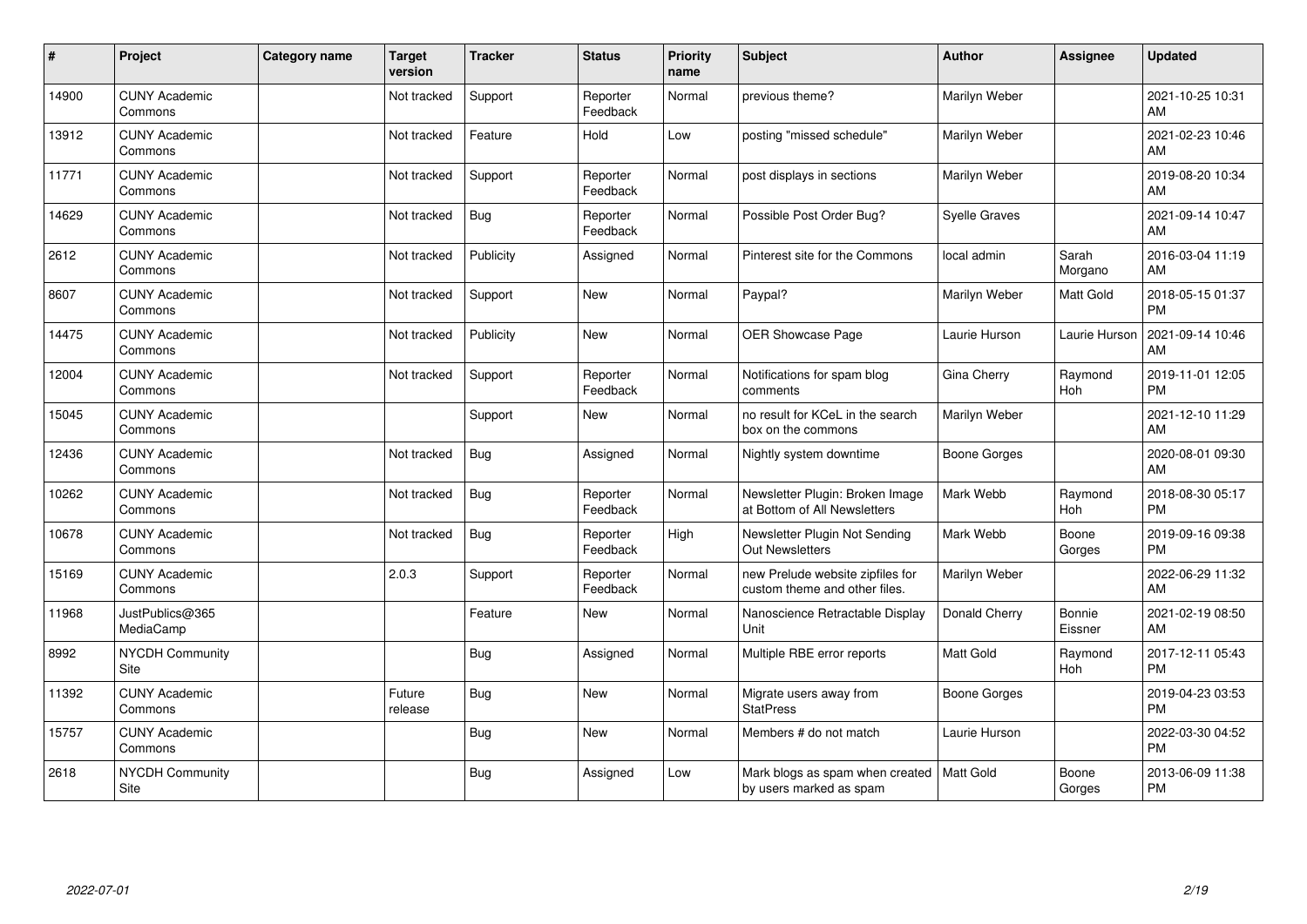| ∦     | Project                                                                 | Category name | <b>Target</b><br>version | <b>Tracker</b> | <b>Status</b>        | <b>Priority</b><br>name | <b>Subject</b>                                                                                                                               | <b>Author</b>           | <b>Assignee</b>     | <b>Updated</b>                |
|-------|-------------------------------------------------------------------------|---------------|--------------------------|----------------|----------------------|-------------------------|----------------------------------------------------------------------------------------------------------------------------------------------|-------------------------|---------------------|-------------------------------|
| 9908  | <b>CUNY Academic</b><br>Commons                                         |               | Not tracked              | Feature        | <b>New</b>           | Normal                  | Is it possible to send email<br>updates to users (or an email<br>address not on the list) for only a<br>single page AFTER being<br>prompted? | <b>Michael Shields</b>  | scott voth          | 2018-06-11 01:34<br><b>PM</b> |
| 2577  | <b>NYCDH Community</b><br>Site                                          |               |                          | Feature        | Assigned             | Low                     | Investigate Potential to Add Links<br>to the Forum                                                                                           | <b>Mark Newton</b>      | Alex Gil            | 2013-05-16 09:40<br><b>PM</b> |
| 14792 | <b>CUNY Academic</b><br>Commons                                         |               |                          | Bug            | <b>New</b>           | Normal                  | Inconsistent email notifications<br>from gravity forms                                                                                       | Raffi<br>Khatchadourian |                     | 2021-10-04 01:50<br><b>PM</b> |
| 11131 | <b>CUNY Academic</b><br>Commons                                         |               | Future<br>release        | Feature        | Reporter<br>Feedback | Normal                  | <b>Image Annotation Plugins</b>                                                                                                              | Laurie Hurson           |                     | 2019-02-26 11:33<br>AM        |
| 11879 | <b>CUNY Academic</b><br>Commons                                         |               | Not tracked              | <b>Bug</b>     | <b>New</b>           | Normal                  | Hypothesis comments appearing<br>on multiple, different pdfs across<br>blogs                                                                 | Laurie Hurson           | Laurie Hurson       | 2019-09-19 02:39<br>PM        |
| 4235  | <b>CUNY Academic</b><br>Commons                                         |               | Not tracked              | Design/UX      | Assigned             | Normal                  | Explore user experience around<br>comments on forum topics vs docs                                                                           | Matt Gold               | Samantha<br>Raddatz | 2015-07-21 10:23<br>AM        |
| 14398 | <b>CUNY Academic</b><br>Commons                                         |               | Not tracked              | Support        | Reporter<br>Feedback | Normal                  | Events plug-in notification problem                                                                                                          | Marilyn Weber           |                     | 2021-05-11 11:21<br>AM        |
| 15565 | <b>CUNY Academic</b><br>Commons                                         |               |                          | Support        | <b>New</b>           | Normal                  | Events - send updates to an email<br>listserv                                                                                                | Marilyn Weber           |                     | 2022-03-10 01:06<br><b>PM</b> |
| 15655 | <b>CUNY Academic</b><br>Commons                                         |               | 2.0.3                    | Support        | Reporter<br>Feedback | Normal                  | Event Aggregator plugin?                                                                                                                     | Marilyn Weber           |                     | 2022-06-29 11:32<br>AM        |
| 12198 | <b>CUNY Academic</b><br>Commons                                         |               | Not tracked              | Bug            | Reporter<br>Feedback | Normal                  | Duplicate listing in My Sites                                                                                                                | Tom Harbison            |                     | 2019-12-09 05:50<br><b>PM</b> |
| 16092 | <b>CUNY Academic</b><br>Commons                                         |               | Future<br>release        | Feature        | Hold                 | Normal                  | Don't show main site in Site<br>search results                                                                                               | Boone Gorges            | Boone<br>Gorges     | 2022-05-17 03:12<br><b>PM</b> |
| 9207  | <b>CUNY Academic</b><br>Commons                                         |               | Future<br>release        | Support        | Reporter<br>Feedback | Normal                  | display dashboards made in<br>Tableau?                                                                                                       | Marilyn Weber           | Boone<br>Gorges     | 2018-04-10 10:42<br>AM        |
| 14940 | <b>CUNY Academic</b><br>Commons                                         |               |                          | Bug            | New                  | Normal                  | Discrepancy between Commons<br>profile "sites" and actual # of sites                                                                         | Laurie Hurson           |                     | 2021-11-08 11:09<br>AM        |
| 15260 | <b>CUNY Academic</b><br>Commons                                         |               |                          | Support        | Reporter<br>Feedback | Normal                  | Diacritical markings   European<br><b>Stages</b>                                                                                             | Marilyn Weber           |                     | 2022-02-04 08:16<br>AM        |
| 11509 | <b>CUNY Academic</b><br>Commons                                         |               | Not tracked              | Support        | Reporter<br>Feedback | Normal                  | deleted Page causing a Menu<br>problem?                                                                                                      | Marilyn Weber           |                     | 2019-06-04 09:54<br>AM        |
| 6665  | <b>CUNY Academic</b><br>Commons                                         |               | Not tracked              | Publicity      | <b>New</b>           | Normal                  | Dead Link in 1.10 announcement<br>post                                                                                                       | Paige Dupont            | Stephen Real        | 2016-12-01 03:11<br>PM        |
| 12062 | AD/O365 Transition<br>from NonMatric to<br><b>Matriculated Students</b> |               |                          | Feature        | In Progress          | Normal                  | create solution and console<br>project                                                                                                       | Emilio Rodriguez        | Emilio<br>Rodriguez | 2019-11-12 03:56<br><b>PM</b> |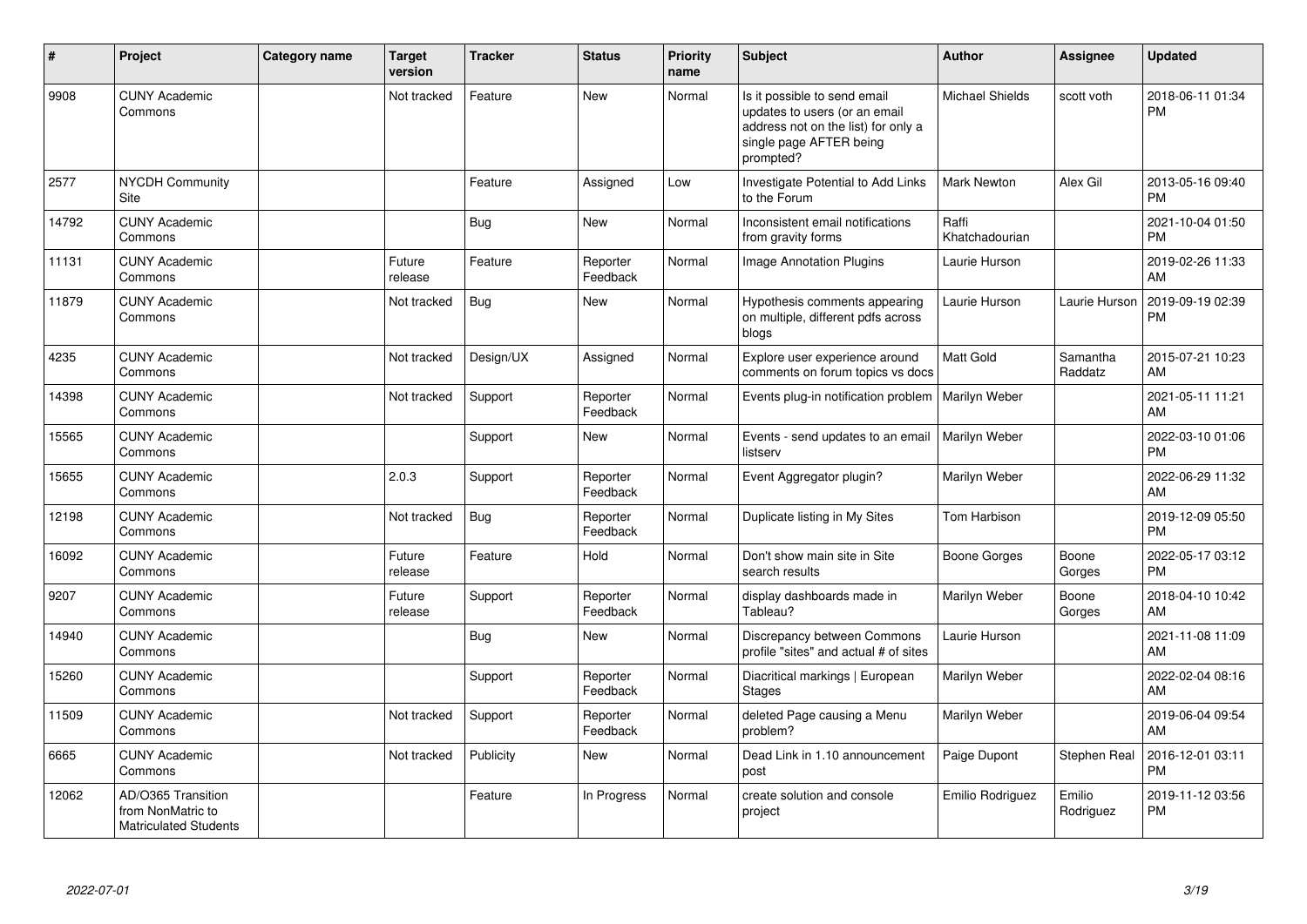| #     | Project                         | Category name | <b>Target</b><br>version | <b>Tracker</b> | <b>Status</b>        | Priority<br>name | Subject                                                                               | <b>Author</b>           | <b>Assignee</b>    | <b>Updated</b>                |
|-------|---------------------------------|---------------|--------------------------|----------------|----------------------|------------------|---------------------------------------------------------------------------------------|-------------------------|--------------------|-------------------------------|
| 8837  | <b>CUNY Academic</b><br>Commons |               | Not tracked              | Feature        | Assigned             | Normal           | Create a form to request info from<br>people requesting premium<br>themes and plugins | Matt Gold               | Marilyn<br>Weber   | 2017-11-14 03:35<br><b>PM</b> |
| 13949 | <b>CUNY Academic</b><br>Commons |               | Not tracked              | Bug            | <b>New</b>           | Normal           | Continued debugging of runaway<br>MySQL connections                                   | Matt Gold               | Boone<br>Gorges    | 2021-09-14 10:42<br>AM        |
| 14936 | <b>CUNY Academic</b><br>Commons |               |                          | Bug            | <b>New</b>           | Normal           | Commons websites blocked by<br>SPS campus network                                     | Laurie Hurson           |                    | 2021-11-03 03:57<br><b>PM</b> |
| 14394 | <b>CUNY Academic</b><br>Commons |               | Not tracked              | Feature        | New                  | Normal           | Commons News Site - redesign                                                          | scott voth              | scott voth         | 2021-09-14 10:46<br>AM        |
| 11149 | <b>CUNY Academic</b><br>Commons |               | Not tracked              | Support        | Reporter<br>Feedback | Normal           | comments getting blocked                                                              | Marilyn Weber           | Raymond<br>Hoh     | 2019-03-26 11:40<br>AM        |
| 11519 | <b>CUNY Academic</b><br>Commons |               | Not tracked              | Support        | Assigned             | Normal           | comment option not appearing                                                          | Marilyn Weber           |                    | 2019-09-24 10:28<br>AM        |
| 10657 | <b>CUNY Academic</b><br>Commons |               | Not tracked              | Support        | Reporter<br>Feedback | Normal           | child theme problems                                                                  | Marilyn Weber           |                    | 2018-11-08 01:19<br><b>PM</b> |
| 16294 | <b>CUNY Academic</b><br>Commons |               |                          | Bug            | New                  | Urgent           | CAC is down                                                                           | Raffi<br>Khatchadourian |                    | 2022-06-27 02:00<br><b>PM</b> |
| 12911 | <b>CUNY Academic</b><br>Commons |               | Not tracked              | Feature        | <b>New</b>           | Normal           | Block access to xmlrpc.php based<br>on User-Agent                                     | <b>Boone Gorges</b>     | Boone<br>Gorges    | 2020-06-09 05:12<br>PM        |
| 15923 | <b>CUNY Academic</b><br>Commons |               | Not tracked              | Feature        | Reporter<br>Feedback | Normal           | <b>Bellows Plugin Adjustments</b>                                                     | Laurie Hurson           |                    | 2022-04-20 10:10<br>AM        |
| 11787 | <b>CUNY Academic</b><br>Commons |               | Not tracked              | Support        | Reporter<br>Feedback | Normal           | automated comments notifications<br>on ZenDesk                                        | Marilyn Weber           |                    | 2019-08-26 06:18<br><b>PM</b> |
| 15176 | <b>CUNY Academic</b><br>Commons |               | Not tracked              | Support        | Reporter<br>Feedback | Normal           | Archiving Q Writing & Old<br>Wordpress Sites on the Commons                           | Laurie Hurson           |                    | 2022-02-08 10:28<br>AM        |
| 15370 | <b>CUNY Academic</b><br>Commons |               |                          | Support        | Reporter<br>Feedback | Normal           | All-in-One Event Calendar?                                                            | Marilyn Weber           |                    | 2022-02-17 11:03<br>AM        |
| 11393 | <b>CUNY Academic</b><br>Commons |               | Not tracked              | Publicity      | New                  | Normal           | After 1.15 release, ceate a hero<br>slide and post about adding a site<br>to a group  | scott voth              | Patrick<br>Sweeney | 2019-05-14 10:32<br>AM        |
| 14504 | <b>CUNY Academic</b><br>Commons |               | Not tracked              | Publicity      | Reporter<br>Feedback | Normal           | Adding showcases to home page<br>menu                                                 | Laurie Hurson           | Boone<br>Gorges    | 2022-01-19 03:26<br>PM        |
| 15613 | <b>CUNY Academic</b><br>Commons |               | 2.0.3                    | Feature        | Reporter<br>Feedback | Normal           | Adding "Passster" plugin                                                              | Laurie Hurson           |                    | 2022-06-29 11:32<br>AM        |
| 2574  | <b>NYCDH Community</b><br>Site  |               |                          | Feature        | Assigned             | Normal           | Add Way to Upload Files to<br>Groups                                                  | <b>Mark Newton</b>      | Raymond<br>Hoh     | 2013-05-18 07:46<br><b>PM</b> |
| 16290 | <b>CUNY Academic</b><br>Commons |               |                          | Feature        | Reporter<br>Feedback | Normal           | Add Table Of Contents Block<br>plug-in                                                | Raffi<br>Khatchadourian |                    | 2022-06-24 10:26<br>AM        |
| 2571  | NYCDH Community<br>Site         |               |                          | Feature        | Assigned             | Normal           | Add Google custom search box to<br>homepage                                           | Mark Newton             | Raymond<br>Hoh     | 2013-05-18 07:49<br><b>PM</b> |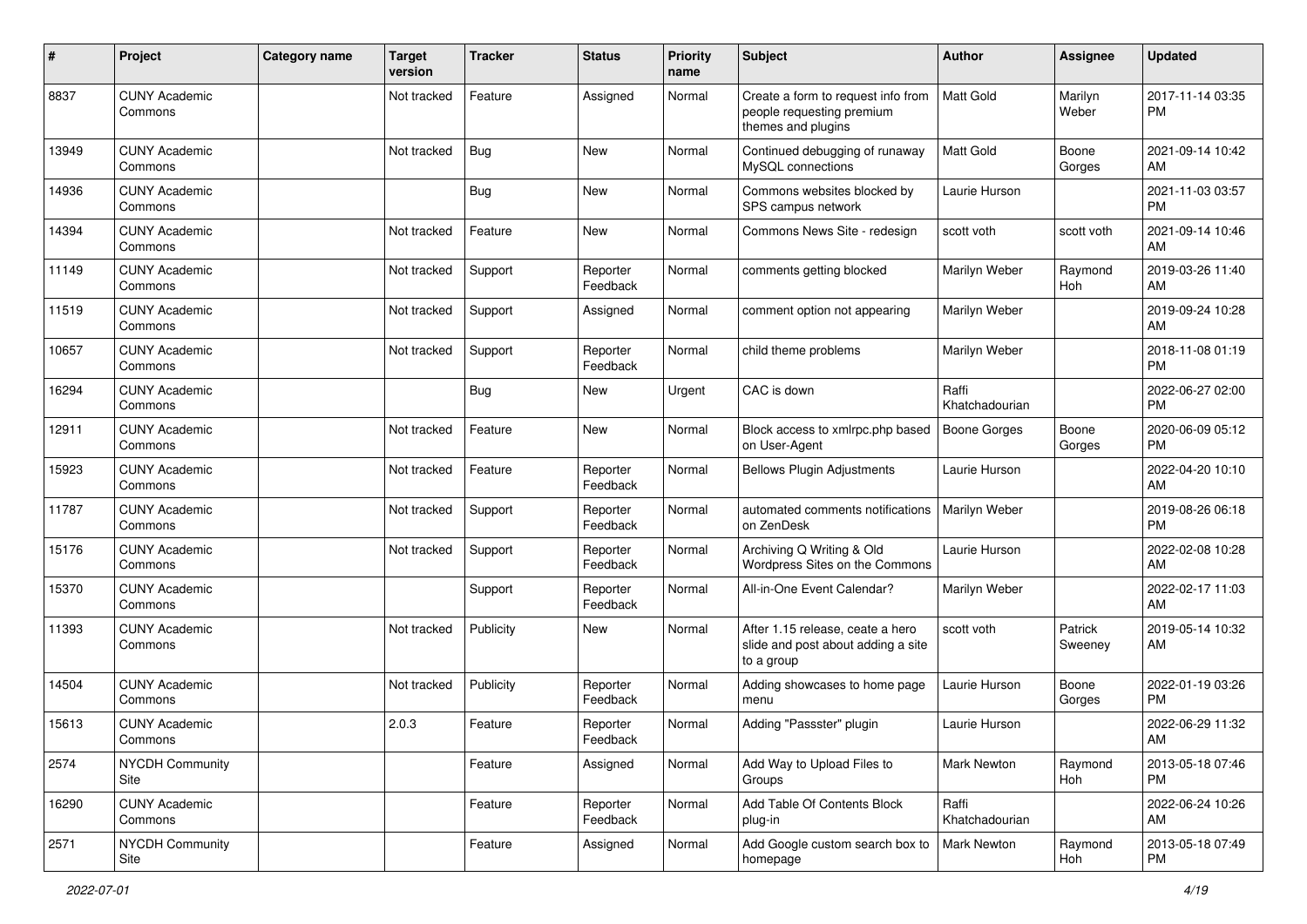| #     | Project                         | <b>Category name</b> | <b>Target</b><br>version | <b>Tracker</b> | <b>Status</b>        | Priority<br>name | <b>Subject</b>                                                                            | <b>Author</b>       | <b>Assignee</b>     | <b>Updated</b>                |
|-------|---------------------------------|----------------------|--------------------------|----------------|----------------------|------------------|-------------------------------------------------------------------------------------------|---------------------|---------------------|-------------------------------|
| 2573  | <b>NYCDH Community</b><br>Site  |                      |                          | Feature        | Reporter<br>Feedback | Normal           | Add dh_nyc twitter list feed to site                                                      | <b>Mark Newton</b>  | Matt Gold           | 2013-05-16 11:42<br>PM        |
| 16307 | <b>CUNY Academic</b><br>Commons |                      |                          | Bug            | New                  | Normal           | Add brief messaging to<br>accept/decline group membership<br>requests                     | Matt Gold           | Boone<br>Gorges     | 2022-06-27 06:13<br><b>PM</b> |
| 13255 | <b>CUNY Academic</b><br>Commons |                      | Not tracked              | Support        | Reporter<br>Feedback | Normal           | Accessibility problems                                                                    | Marilyn Weber       |                     | 2020-09-01 05:48<br><b>PM</b> |
| 13034 | <b>CUNY Academic</b><br>Commons |                      | Not tracked              | Support        | Reporter<br>Feedback | Normal           | a site is asking people to join the<br>Commons to get a download                          | Marilyn Weber       |                     | 2020-07-12 07:23<br>AM        |
| 11848 | <b>CUNY Academic</b><br>Commons |                      | Not tracked              | Support        | Hold                 | Normal           | a Dean of Faculty wants to share<br>a large file                                          | Marilyn Weber       |                     | 2019-09-24 08:44<br>AM        |
| 12352 | <b>CUNY Academic</b><br>Commons |                      | Not tracked              | Support        | <b>New</b>           | Normal           | "posts list" page builder block<br>option                                                 | Marilyn Weber       |                     | 2020-02-03 01:29<br><b>PM</b> |
| 2666  | <b>CUNY Academic</b><br>Commons | About page           | Not tracked              | Documentation  | Assigned             | Normal           | <b>Update About Text</b>                                                                  | Chris Stein         | Luke Waltzer        | 2016-03-04 11:19<br>AM        |
| 10839 | <b>CUNY Academic</b><br>Commons | About page           | Not tracked              | Support        | New                  | Normal           | <b>Mission Statement Needs</b><br>Revision                                                | scott voth          | Matt Gold           | 2018-12-26 10:58<br>AM        |
| 8901  | <b>CUNY Academic</b><br>Commons | Accessibility        | Future<br>release        | Feature        | Assigned             | Normal           | Theme analysis for accessibility                                                          | <b>Matt Gold</b>    | Boone<br>Gorges     | 2022-04-26 11:59<br>AM        |
| 8900  | <b>CUNY Academic</b><br>Commons | Accessibility        | Future<br>release        | Feature        | Assigned             | Normal           | Look into tools to enforce<br>accessibility in WP environment                             | Matt Gold           | Boone<br>Gorges     | 2022-04-26 11:59<br>AM        |
| 1460  | <b>CUNY Academic</b><br>Commons | Analytics            | Future<br>release        | Feature        | Assigned             | Normal           | Update System Report                                                                      | <b>Brian Foote</b>  | Boone<br>Gorges     | 2015-11-09 06:13<br><b>PM</b> |
| 4070  | <b>CUNY Academic</b><br>Commons | Analytics            | Not tracked              | Support        | Assigned             | Normal           | Request for JITP site analytics                                                           | <b>Matt Gold</b>    | Seth Persons        | 2016-02-23 03:09<br><b>PM</b> |
| 4972  | <b>CUNY Academic</b><br>Commons | Analytics            | Not tracked              | Bug            | <b>New</b>           | Normal           | <b>Newsletter Analytics</b>                                                               | Stephen Real        | Matt Gold           | 2015-12-09 12:54<br><b>PM</b> |
| 5679  | <b>CUNY Academic</b><br>Commons | Analytics            | Not tracked              | Feature        | New                  | Normal           | Logged In Users for GA                                                                    | Valerie Townsend    | Valerie<br>Townsend | 2016-06-11 09:49<br>AM        |
| 15210 | <b>CUNY Academic</b><br>Commons | Analytics            | Not tracked              | Design/UX      | New                  | Normal           | Google Analytics improvements                                                             | Colin McDonald      | Boone<br>Gorges     | 2022-05-24 10:47<br>AM        |
| 5581  | <b>CUNY Academic</b><br>Commons | Analytics            | Future<br>release        | Feature        | Assigned             | Normal           | Explore alternatives to Google<br>Analytics                                               | <b>Matt Gold</b>    | Valerie<br>Townsend | 2020-04-17 03:12<br><b>PM</b> |
| 7022  | <b>CUNY Academic</b><br>Commons | Announcements        | Future<br>release        | <b>Bug</b>     | New                  | Normal           | Sitewide announcements should<br>be displayed on, and dismissable<br>from, mapped domains | <b>Boone Gorges</b> | Boone<br>Gorges     | 2018-03-22 10:18<br>AM        |
| 9720  | <b>CUNY Academic</b><br>Commons | Authentication       | Future<br>release        | Feature        | New                  | Normal           | The Commons should be an<br>oAuth provider                                                | <b>Boone Gorges</b> |                     | 2019-03-01 02:04<br><b>PM</b> |
| 4635  | <b>CUNY Academic</b><br>Commons | Authentication       | Future<br>release        | Feature        | New                  | Normal           | Allow non-WP authentication                                                               | Boone Gorges        | Sonja Leix          | 2019-03-01 02:05<br><b>PM</b> |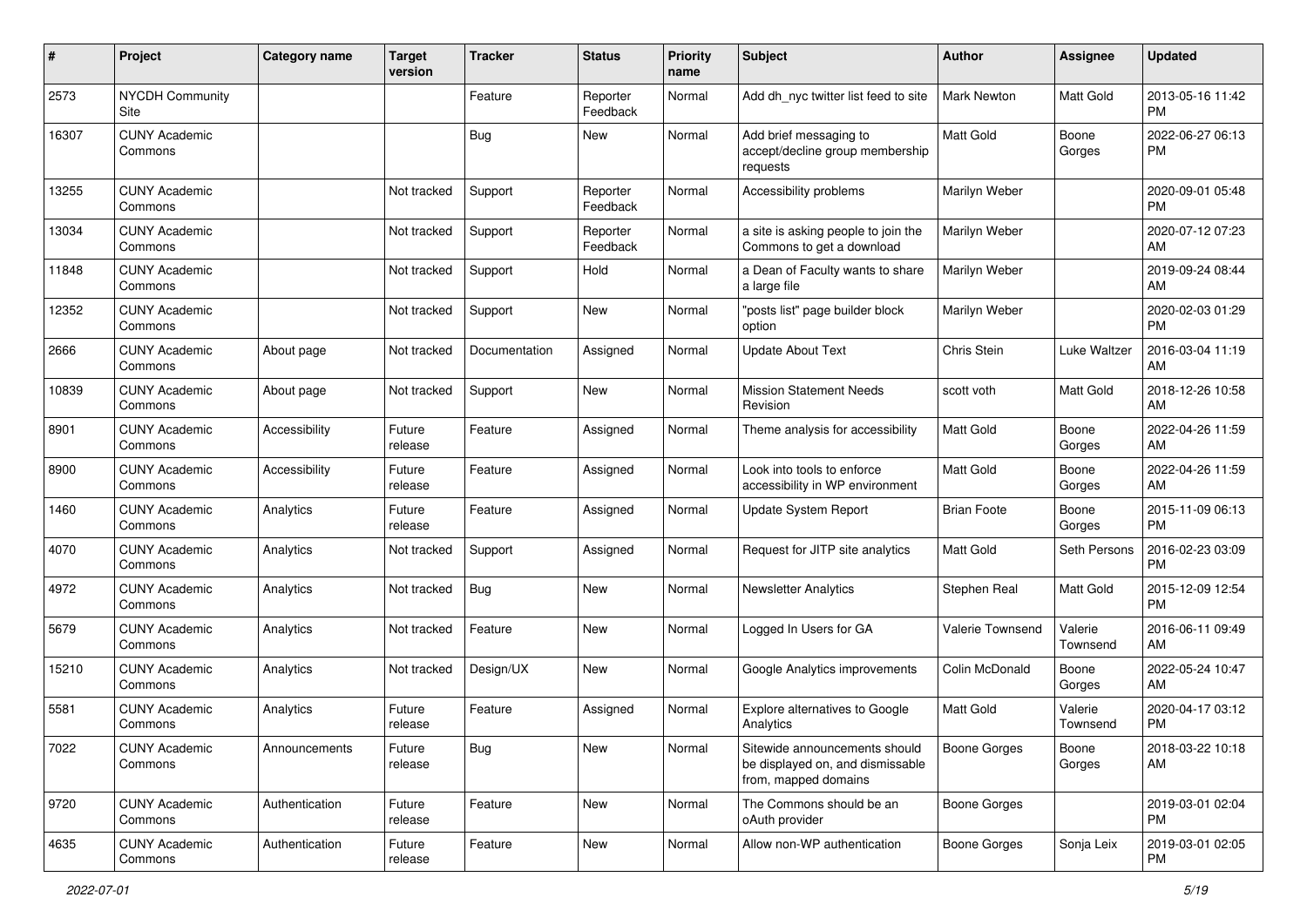| #     | Project                         | <b>Category name</b>      | Target<br>version | <b>Tracker</b> | <b>Status</b>        | <b>Priority</b><br>name | <b>Subject</b>                                                       | <b>Author</b>    | Assignee            | <b>Updated</b>                |
|-------|---------------------------------|---------------------------|-------------------|----------------|----------------------|-------------------------|----------------------------------------------------------------------|------------------|---------------------|-------------------------------|
| 12350 | <b>CUNY Academic</b><br>Commons | Blogs (BuddyPress)        | Not tracked       | Support        | Reporter<br>Feedback | Normal                  | URL creation problem                                                 | Marilyn Weber    |                     | 2020-02-03 11:27<br>AM        |
| 8836  | <b>CUNY Academic</b><br>Commons | <b>Blogs (BuddyPress)</b> | Future<br>release | Feature        | Assigned             | Normal                  | Redesign site launch process                                         | Matt Gold        | Boone<br>Gorges     | 2019-10-03 02:49<br><b>PM</b> |
| 8835  | <b>CUNY Academic</b><br>Commons | Blogs (BuddyPress)        | Future<br>release | Feature        | <b>New</b>           | Normal                  | Extend cuny.is shortlinks to sites                                   | Luke Waltzer     | Boone<br>Gorges     | 2022-04-26 11:59<br>AM        |
| 6078  | <b>CUNY Academic</b><br>Commons | <b>Blogs (BuddyPress)</b> | Future<br>release | Feature        | <b>New</b>           | Normal                  | <b>Explore Adding Network Blog</b><br>Metadata Plugin                | Luke Waltzer     | Luke Waltzer        | 2016-10-11 10:29<br><b>PM</b> |
| 5691  | <b>CUNY Academic</b><br>Commons | <b>Blogs (BuddyPress)</b> | Future<br>release | Bug            | Assigned             | High                    | Differing numbers on Sites display                                   | <b>Matt Gold</b> | Raymond<br>Hoh      | 2016-06-13 01:37<br><b>PM</b> |
| 1423  | <b>CUNY Academic</b><br>Commons | BuddyPress (misc)         | Future<br>release | Feature        | Assigned             | Low                     | Show an avatar for pingback<br>comment activity items                | Boone Gorges     | <b>Tahir Butt</b>   | 2016-10-24 12:03<br><b>PM</b> |
| 2325  | <b>CUNY Academic</b><br>Commons | BuddyPress (misc)         | Future<br>release | Feature        | Assigned             | Low                     | Profile should have separate fields<br>for first/last names          | local admin      | Boone<br>Gorges     | 2015-11-09 06:09<br><b>PM</b> |
| 58    | <b>CUNY Academic</b><br>Commons | BuddyPress (misc)         | Future<br>release | Feature        | Assigned             | Low                     | Make member search sortable by<br>last name                          | Roberta Brody    | Boone<br>Gorges     | 2010-08-26 02:38<br><b>PM</b> |
| 377   | <b>CUNY Academic</b><br>Commons | BuddyPress (misc)         | Future<br>release | Feature        | Assigned             | Normal                  | Like buttons                                                         | Matt Gold        | Boone<br>Gorges     | 2010-11-16 05:13<br><b>PM</b> |
| 435   | <b>CUNY Academic</b><br>Commons | BuddyPress (misc)         | Future<br>release | Feature        | Assigned             | Normal                  | Include Avatar Images in Forum<br><b>Post Notification Emails</b>    | <b>Matt Gold</b> | Boone<br>Gorges     | 2010-12-08 12:40<br><b>PM</b> |
| 310   | <b>CUNY Academic</b><br>Commons | BuddyPress (misc)         | Future<br>release | Feature        | Assigned             | Low                     | <b>Friend Request Email</b>                                          | Matt Gold        | Samantha<br>Raddatz | 2015-11-09 05:08<br><b>PM</b> |
| 500   | <b>CUNY Academic</b><br>Commons | BuddyPress (misc)         | Future<br>release | Feature        | Assigned             | Normal                  | <b>Export Group Data</b>                                             | Matt Gold        | Boone<br>Gorges     | 2010-12-19 12:09<br><b>PM</b> |
| 599   | <b>CUNY Academic</b><br>Commons | BuddyPress (misc)         | Future<br>release | Feature        | Assigned             | Normal                  | Consider adding rating plugins for<br><b>BuddyPress/BBPress</b>      | <b>Matt Gold</b> | Boone<br>Gorges     | 2011-08-22 06:50<br><b>PM</b> |
| 7624  | <b>CUNY Academic</b><br>Commons | BuddyPress (misc)         | Future<br>release | Design/UX      | <b>New</b>           | Normal                  | <b>BP Notifications</b>                                              | Luke Waltzer     | Paige Dupont        | 2017-02-08 10:43<br><b>PM</b> |
| 635   | <b>CUNY Academic</b><br>Commons | BuddyPress (misc)         | Future<br>release | Feature        | Assigned             | Normal                  | Big Blue Button -<br>Videoconferencing in Groups and<br><b>Blogs</b> | <b>Matt Gold</b> | Boone<br>Gorges     | 2011-03-14 03:24<br>PM        |
| 11243 | <b>CUNY Academic</b><br>Commons | BuddyPress (misc)         | Future<br>release | <b>Bug</b>     | <b>New</b>           | Normal                  | Audit bp-custom.php                                                  | Raymond Hoh      | Raymond<br>Hoh      | 2022-04-26 11:59<br>AM        |
| 554   | <b>CUNY Academic</b><br>Commons | BuddyPress (misc)         | Future<br>release | Feature        | Assigned             | Normal                  | Add Trackback notifications to<br>site-wide activity feed            | Matt Gold        | Boone<br>Gorges     | 2015-11-09 06:19<br><b>PM</b> |
| 519   | <b>CUNY Academic</b><br>Commons | <b>BuddyPress Docs</b>    | Future<br>release | Feature        | Assigned             | Low                     | TOC for individual docs - for new<br>BP "wiki-like" plugin           | scott voth       | Boone<br>Gorges     | 2015-11-09 05:54<br><b>PM</b> |
| 1744  | <b>CUNY Academic</b><br>Commons | <b>BuddyPress Docs</b>    | Future<br>release | Feature        | Assigned             | Normal                  | Spreadsheet-style Docs                                               | Boone Gorges     | Boone<br>Gorges     | 2015-11-09 06:13<br><b>PM</b> |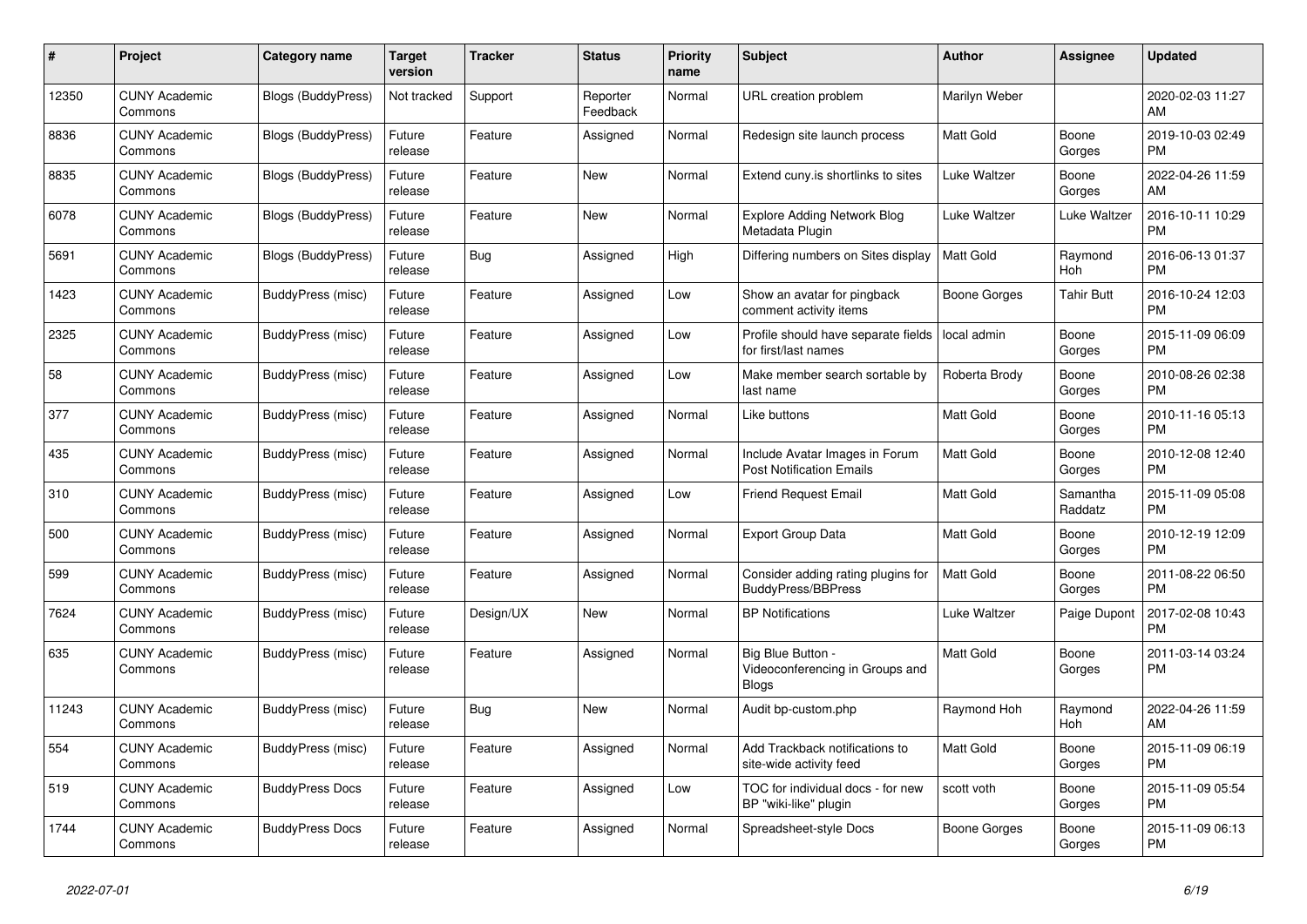| #     | Project                         | <b>Category name</b>   | Target<br>version | <b>Tracker</b> | <b>Status</b>        | Priority<br>name | <b>Subject</b>                                                   | <b>Author</b>           | <b>Assignee</b>     | <b>Updated</b>                |
|-------|---------------------------------|------------------------|-------------------|----------------|----------------------|------------------|------------------------------------------------------------------|-------------------------|---------------------|-------------------------------|
| 6389  | <b>CUNY Academic</b><br>Commons | <b>BuddyPress Docs</b> | Future<br>release | Feature        | <b>New</b>           | Low              | Make Discussion Area Visible<br>When Editing a Doc               | Luke Waltzer            | Boone<br>Gorges     | 2016-10-21 04:16<br><b>PM</b> |
| 1422  | <b>CUNY Academic</b><br>Commons | <b>BuddyPress Docs</b> | Future<br>release | Feature        | Assigned             | Normal           | Make "created Doc" activity icons<br>non-mini                    | Boone Gorges            | Boone<br>Gorges     | 2015-11-09 05:48<br><b>PM</b> |
| 1417  | <b>CUNY Academic</b><br>Commons | <b>BuddyPress Docs</b> | Future<br>release | Feature        | Assigned             | Low              | Bulk actions for BuddyPress Docs                                 | Boone Gorges            | Boone<br>Gorges     | 2016-10-17 10:41<br><b>PM</b> |
| 618   | <b>CUNY Academic</b><br>Commons | <b>BuddyPress Docs</b> | Future<br>release | Feature        | Assigned             | Normal           | BuddyPress Docs: export formats                                  | Boone Gorges            | Boone<br>Gorges     | 2015-11-09 05:38<br><b>PM</b> |
| 2523  | <b>CUNY Academic</b><br>Commons | <b>BuddyPress Docs</b> | Future<br>release | Feature        | Assigned             | Normal           | Allow Users to Upload Images to<br><b>BP</b> Docs                | Matt Gold               | Boone<br>Gorges     | 2015-11-09 06:14<br><b>PM</b> |
| 4226  | <b>CUNY Academic</b><br>Commons | <b>BuddyPress Docs</b> | Future<br>release | Design/UX      | New                  | Normal           | Add option to connect a Doc with<br>a Group                      | Samantha Raddatz        | Samantha<br>Raddatz | 2015-09-09 04:08<br><b>PM</b> |
| 13466 | <b>CUNY Academic</b><br>Commons | Cavalcade              | Future<br>release | Feature        | <b>New</b>           | Normal           | Automated cleanup for duplicate<br>Cavalcade tasks               | Boone Gorges            | Boone<br>Gorges     | 2020-10-13 05:24<br><b>PM</b> |
| 14994 | <b>CUNY Academic</b><br>Commons | cdev.gc.cuny.edu       | Not tracked       | Support        | In Progress          | Normal           | Clear Cache on CDEV                                              | scott voth              | Raymond<br>Hoh      | 2021-12-07 03:51<br><b>PM</b> |
| 4027  | <b>CUNY Academic</b><br>Commons | Commons In A Box       | Not tracked       | Design/UX      | Assigned             | Normal           | Usability review of CBOX update<br>procedures                    | <b>Matt Gold</b>        | Samantha<br>Raddatz | 2015-05-11 06:36<br><b>PM</b> |
| 9060  | <b>CUNY Academic</b><br>Commons | Commons In A Box       | Not tracked       | Bug            | Hold                 | Normal           | Problems with CBox image library<br>/ upload                     | Lisa Rhody              | Raymond<br>Hoh      | 2018-01-10 03:26<br>PM        |
| 12438 | <b>CUNY Academic</b><br>Commons | Courses                | Not tracked       | Bug            | New                  | Normal           | Site appearing twice                                             | Laurie Hurson           | Boone<br>Gorges     | 2020-02-18 01:34<br><b>PM</b> |
| 11556 | <b>CUNY Academic</b><br>Commons | Courses                | Not tracked       | <b>Bug</b>     | Reporter<br>Feedback | Normal           | Instructor name given in course<br>listing                       | Tom Harbison            |                     | 2019-06-25 04:12<br><b>PM</b> |
| 10226 | <b>CUNY Academic</b><br>Commons | Courses                | Future<br>release | Feature        | New                  | Normal           | Add "My Courses" to drop down<br>list                            | scott voth              | Boone<br>Gorges     | 2021-11-19 12:42<br>PM.       |
| 11789 | <b>CUNY Academic</b><br>Commons | Courses                | Future<br>release | Feature        | New                  | Normal           | Ability to remove item from<br>Courses list                      | Laurie Hurson           | Sonja Leix          | 2019-09-24 12:28<br><b>PM</b> |
| 9420  | <b>CUNY Academic</b><br>Commons | cuny.is                | Not tracked       | Feature        | New                  | Normal           | Request for http://cuny.is/streams                               | Raffi<br>Khatchadourian | Marilyn<br>Weber    | 2018-04-02 10:08<br>AM        |
| 860   | <b>CUNY Academic</b><br>Commons | Design                 | Future<br>release | Design/UX      | Assigned             | Normal           | <b>Standardize Button Treatment</b><br><b>Across the Commons</b> | Chris Stein             | Chris Stein         | 2014-05-01 09:45<br>AM        |
| 8902  | <b>CUNY Academic</b><br>Commons | Design                 | Not tracked       | Feature        | Assigned             | Normal           | Report back on research on<br><b>BuddyPress themes</b>           | Matt Gold               | Michael Smith       | 2017-11-10 12:31<br><b>PM</b> |
| 2754  | <b>CUNY Academic</b><br>Commons | Design                 | Future<br>release | Feature        | Assigned             | Normal           | Determine strategy for CAC logo<br>handling in top header        | Micki Kaufman           | Chris Stein         | 2015-01-05 08:53<br><b>PM</b> |
| 10439 | <b>CUNY Academic</b><br>Commons | Design                 | 2.1.0             | Design/UX      | <b>New</b>           | Normal           | Create Style Guide for Commons                                   | Sonja Leix              | Sara Cannon         | 2022-06-28 01:43<br>PM        |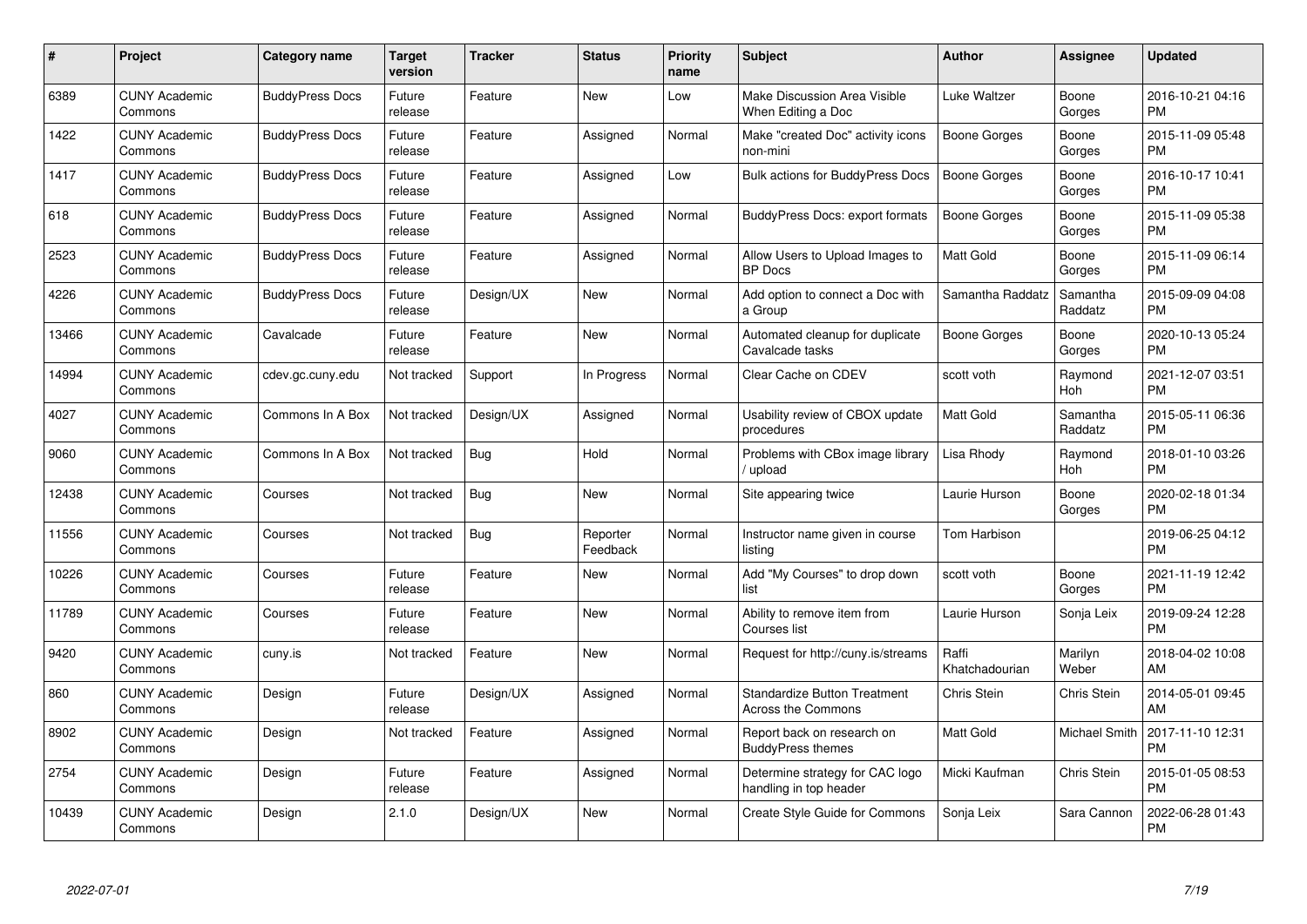| $\#$  | Project                         | <b>Category name</b>       | <b>Target</b><br>version | <b>Tracker</b> | <b>Status</b>        | <b>Priority</b><br>name | <b>Subject</b>                                                                      | <b>Author</b>           | Assignee        | <b>Updated</b>                |
|-------|---------------------------------|----------------------------|--------------------------|----------------|----------------------|-------------------------|-------------------------------------------------------------------------------------|-------------------------|-----------------|-------------------------------|
| 16199 | <b>CUNY Academic</b><br>Commons | <b>Directories</b>         | 2.0.3                    | Bug            | <b>New</b>           | Normal                  | Removed "Semester" Filter from<br><b>Courses Directory</b>                          | Laurie Hurson           | Boone<br>Gorges | 2022-06-29 11:32<br>AM        |
| 4225  | <b>CUNY Academic</b><br>Commons | <b>DiRT</b> Integration    | Future<br>release        | Design/UX      | <b>New</b>           | Normal                  | Add information to DIRT page (in<br>Create a Group)                                 | Samantha Raddatz        | Matt Gold       | 2015-06-26 03:14<br><b>PM</b> |
| 3524  | <b>CUNY Academic</b><br>Commons | Documentation              | Not tracked              | Documentation  | Assigned             | Normal                  | Post describing all you can do<br>when starting up a new blog/group                 | <b>Matt Gold</b>        | scott voth      | 2014-10-04 12:56<br><b>PM</b> |
| 14496 | <b>CUNY Academic</b><br>Commons | Domain Mapping             | Future<br>release        | Bug            | <b>New</b>           | Normal                  | Mapped domain SSO uses<br>third-party cookies                                       | Raymond Hoh             | Raymond<br>Hoh  | 2021-05-24 04:03<br><b>PM</b> |
| 11493 | <b>CUNY Academic</b><br>Commons | Domain Mapping             | Not tracked              | Support        | Reporter<br>Feedback | Normal                  | Domain Mapping Request - Talia<br>Schaffer                                          | scott voth              | Matt Gold       | 2019-08-06 08:39<br>AM        |
| 10982 | <b>CUNY Academic</b><br>Commons | Domain Mapping             | Not tracked              | Support        | Reporter<br>Feedback | Normal                  | <b>CNAME</b> question                                                               | scott voth              |                 | 2019-01-22 04:29<br><b>PM</b> |
| 1166  | <b>CUNY Academic</b><br>Commons | <b>Email Invitations</b>   | Future<br>release        | Feature        | New                  | Low                     | Better organizational tools for Sent   Boone Gorges<br><b>Invites</b>               |                         | Boone<br>Gorges | 2015-11-09 06:02<br><b>PM</b> |
| 1165  | <b>CUNY Academic</b><br>Commons | <b>Email Invitations</b>   | Future<br>release        | Feature        | Assigned             | Low                     | Allow saved lists of invitees under<br>Send Invites                                 | <b>Boone Gorges</b>     | Boone<br>Gorges | 2015-11-09 06:03<br><b>PM</b> |
| 1167  | <b>CUNY Academic</b><br>Commons | <b>Email Invitations</b>   | Future<br>release        | Feature        | <b>New</b>           | Low                     | Allow email invitations to be resent                                                | Boone Gorges            | Boone<br>Gorges | 2015-11-12 12:53<br>AM        |
| 15604 | <b>CUNY Academic</b><br>Commons | <b>Email Notifications</b> | Future<br>release        | Feature        | Assigned             | Normal                  | Restructure Commons Group<br><b>Digest Email Messages</b>                           | Matt Gold               | Boone<br>Gorges | 2022-05-26 10:45<br>AM        |
| 9979  | <b>CUNY Academic</b><br>Commons | <b>Email Notifications</b> | Not tracked              | Bug            | Reporter<br>Feedback | Normal                  | Reports of slow email activation<br>emails                                          | Matt Gold               | Boone<br>Gorges | 2018-08-29 09:40<br><b>PM</b> |
| 11971 | <b>CUNY Academic</b><br>Commons | <b>Email Notifications</b> | Future<br>release        | Bug            | Reporter<br>Feedback | Low                     | Pictures obscured in emailed post<br>notifications                                  | Marilyn Weber           | Raymond<br>Hoh  | 2019-11-21 01:14<br><b>PM</b> |
| 12042 | <b>CUNY Academic</b><br>Commons | <b>Email Notifications</b> | Future<br>release        | Feature        | <b>New</b>           | Normal                  | Improved error logging for BPGES<br>send queue                                      | <b>Boone Gorges</b>     | Boone<br>Gorges | 2021-11-19 12:25<br><b>PM</b> |
| 333   | <b>CUNY Academic</b><br>Commons | <b>Email Notifications</b> | Future<br>release        | Feature        | Assigned             | Low                     | Delay Forum Notification Email<br>Delivery Until After Editing Period<br>Ends       | <b>Matt Gold</b>        | Raymond<br>Hoh  | 2015-11-09 06:01<br><b>PM</b> |
| 5992  | <b>CUNY Academic</b><br>Commons | <b>Email Notifications</b> | Future<br>release        | Feature        | <b>New</b>           | Normal                  | Changing the From line of<br>autogenerated blog emails                              | Marilyn Weber           |                 | 2018-09-27 05:19<br><b>PM</b> |
| 11077 | <b>CUNY Academic</b><br>Commons | Events                     | Not tracked              | Feature        | Reporter<br>Feedback | Normal                  | Show event category description<br>in event list view                               | Raffi<br>Khatchadourian |                 | 2019-02-12 10:38<br><b>PM</b> |
| 3475  | <b>CUNY Academic</b><br>Commons | Events                     | Future<br>release        | Feature        | Assigned             | Normal                  | Request to add plugin to<br>streamline room<br>booking/appointment booking          | Naomi Barrettara        | Boone<br>Gorges | 2014-12-01 05:14<br><b>PM</b> |
| 11531 | <b>CUNY Academic</b><br>Commons | Events                     | Future<br>release        | Feature        | <b>New</b>           | Normal                  | Main Events calendar should<br>include non-public events that<br>user has access to | scott voth              | Boone<br>Gorges | 2019-06-11 10:00<br>AM        |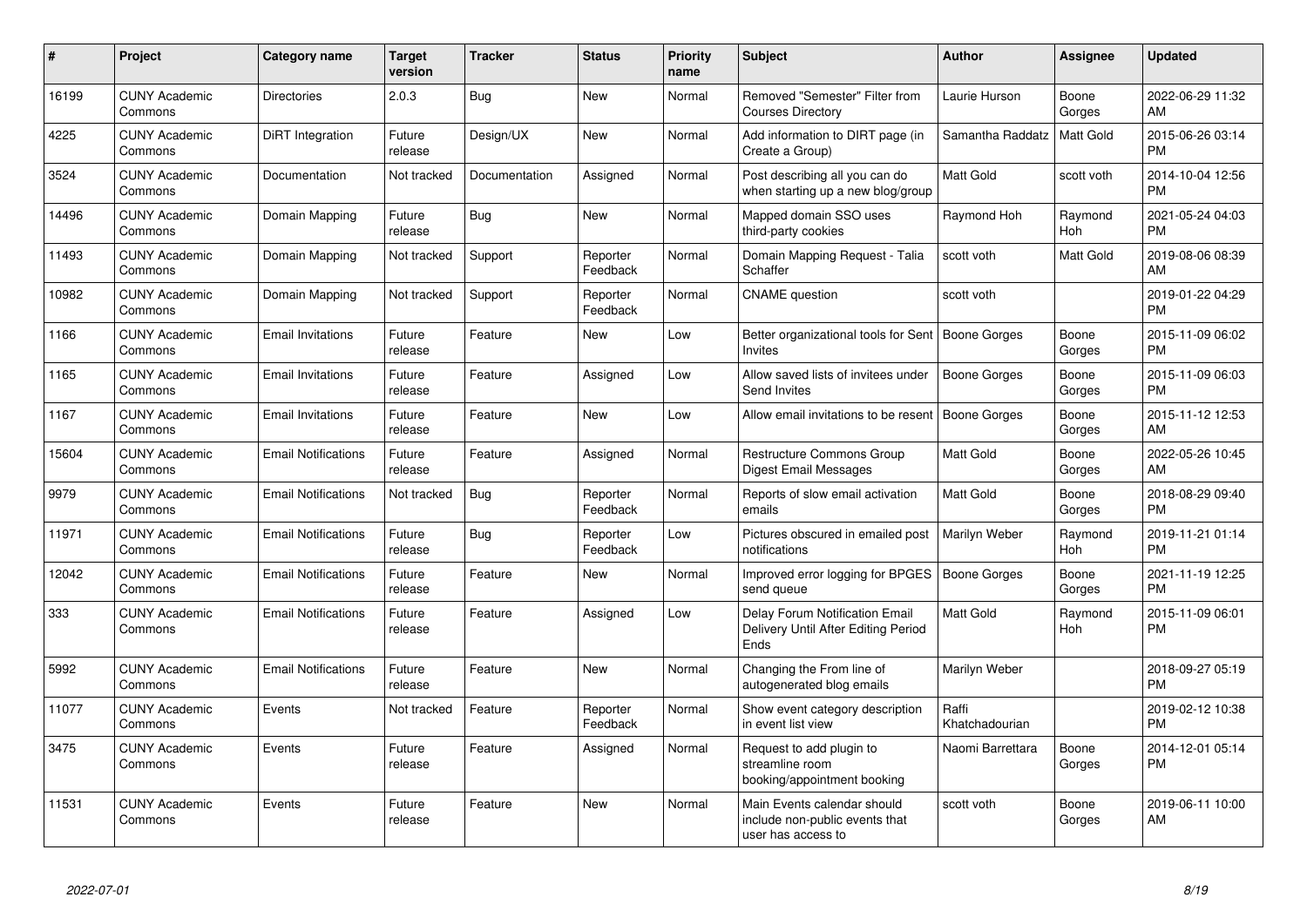| #     | Project                         | <b>Category name</b> | <b>Target</b><br>version | Tracker   | <b>Status</b>        | <b>Priority</b><br>name | Subject                                                                           | Author              | <b>Assignee</b>     | <b>Updated</b>                |
|-------|---------------------------------|----------------------|--------------------------|-----------|----------------------|-------------------------|-----------------------------------------------------------------------------------|---------------------|---------------------|-------------------------------|
| 4903  | <b>CUNY Academic</b><br>Commons | Events               | Future<br>release        | Design/UX | Assigned             | Normal                  | Improving visual appearance of<br>event calendars                                 | <b>Matt Gold</b>    | Boone<br>Gorges     | 2016-10-13 11:51<br>AM        |
| 4481  | <b>CUNY Academic</b><br>Commons | Events               | Future<br>release        | Feature   | New                  | Normal                  | Group admins/mods should have<br>the ability to unlink an event from<br>the group | <b>Boone Gorges</b> | Boone<br>Gorges     | 2017-04-24 03:53<br><b>PM</b> |
| 4438  | <b>CUNY Academic</b><br>Commons | Events               | Future<br>release        | Bug       | Assigned             | Normal                  | Events Calendar - Export<br><b>Recurring Events</b>                               | scott voth          | Daniel Jones        | 2016-05-23 04:25<br><b>PM</b> |
| 5696  | <b>CUNY Academic</b><br>Commons | Events               | Future<br>release        | Feature   | Assigned             | Normal                  | Events Calendar - display options<br>/ calendar aggregation                       | Matt Gold           | Boone<br>Gorges     | 2016-10-13 11:44<br>AM        |
| 4592  | <b>CUNY Academic</b><br>Commons | Events               | Future<br>release        | Design/UX | New                  | Normal                  | Event Creation - Venue Dropdown<br>Slow                                           | Samantha Raddatz    | Boone<br>Gorges     | 2015-09-14 04:56<br>PM.       |
| 4053  | <b>CUNY Academic</b><br>Commons | Events               | Future<br>release        | Feature   | Assigned             | Normal                  | Create new tab for past events                                                    | Matt Gold           | Boone<br>Gorges     | 2015-05-12 02:10<br><b>PM</b> |
| 4238  | <b>CUNY Academic</b><br>Commons | Events               | Future<br>release        | Feature   | Assigned             | Normal                  | Copy Events to Other Groups?                                                      | <b>Matt Gold</b>    | Boone<br>Gorges     | 2015-07-02 10:08<br>AM.       |
| 6749  | <b>CUNY Academic</b><br>Commons | Events               | Future<br>release        | Bug       | New                  | Low                     | BPEO iCal request can trigger<br>very large number of DB queries                  | <b>Boone Gorges</b> | Raymond<br>Hoh      | 2016-11-15 10:09<br><b>PM</b> |
| 5016  | <b>CUNY Academic</b><br>Commons | Events               | Future<br>release        | Feature   | Assigned             | Low                     | Allow comments to be posted on<br>events                                          | <b>Matt Gold</b>    | Raymond<br>Hoh      | 2019-03-01 02:23<br>PM.       |
| 653   | <b>CUNY Academic</b><br>Commons | Group Blogs          | Future<br>release        | Feature   | Assigned             | Normal                  | Redesign Integration of Groups<br>and Blogs                                       | <b>Matt Gold</b>    | Samantha<br>Raddatz | 2015-11-09 05:40<br><b>PM</b> |
| 5317  | <b>CUNY Academic</b><br>Commons | Group Blogs          | Not tracked              | Bug       | Reporter<br>Feedback | Normal                  | Notifications of New Post Didn't<br>Come                                          | Luke Waltzer        | Samantha<br>Raddatz | 2016-03-21 10:41<br><b>PM</b> |
| 3580  | <b>CUNY Academic</b><br>Commons | Group Blogs          | Future<br>release        | Feature   | New                  | Normal                  | Multiple blogs per group                                                          | Boone Gorges        | Boone<br>Gorges     | 2018-02-20 02:02<br>PM.       |
| 8756  | <b>CUNY Academic</b><br>Commons | Group Blogs          | Future<br>release        | Feature   | Hold                 | Normal                  | Connect multiple blogs to one<br>group?                                           | <b>Matt Gold</b>    | Boone<br>Gorges     | 2017-09-30 10:42<br>AM        |
| 1192  | <b>CUNY Academic</b><br>Commons | <b>Group Files</b>   | Future<br>release        | Feature   | Assigned             | Low                     | When posting group files, allow<br>users to add a category without<br>saving      | <b>Matt Gold</b>    | Raymond<br>Hoh      | 2015-11-09 05:53<br><b>PM</b> |
| 11834 | <b>CUNY Academic</b><br>Commons | <b>Group Files</b>   | Future<br>release        | Feature   | New                  | Normal                  | Improved tools for managing<br>group file folders                                 | Boone Gorges        | Sonja Leix          | 2019-09-06 03:55<br><b>PM</b> |
| 12091 | <b>CUNY Academic</b><br>Commons | <b>Group Files</b>   | Future<br>release        | Feature   | New                  | Normal                  | Improved pre-upload file validation   Boone Gorges<br>for bp-group-documents      |                     | Boone<br>Gorges     | 2019-11-14 01:21<br><b>PM</b> |
| 3080  | <b>CUNY Academic</b><br>Commons | Group Files          | Future<br>release        | Feature   | Assigned             | Low                     | Create a system to keep track of<br>file changes                                  | Matt Gold           | Boone<br>Gorges     | 2014-02-26 10:04<br>PM.       |
| 3354  | <b>CUNY Academic</b><br>Commons | Group Files          | Future<br>release        | Feature   | Assigned             | Low                     | Allow Group Download of Multiple<br><b>Selected Files</b>                         | Matt Gold           | Chris Stein         | 2014-08-01 08:50<br>AM        |
| 10659 | <b>CUNY Academic</b><br>Commons | Group Forums         | Future<br>release        | Feature   | Assigned             | Normal                  | Post to multiple groups via email                                                 | Matt Gold           | Raymond<br>Hoh      | 2018-11-15 12:54<br>AM        |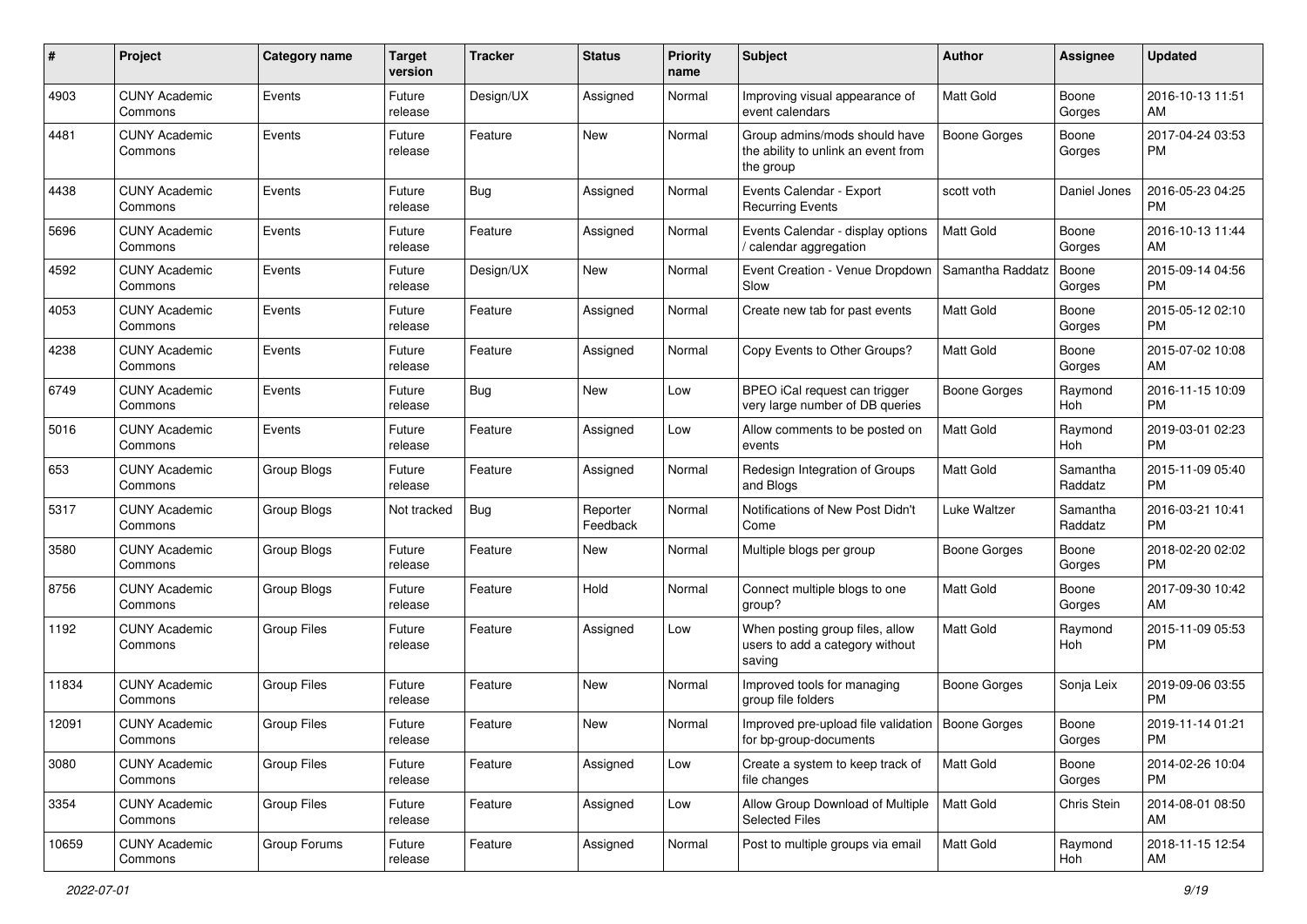| #     | Project                         | <b>Category name</b> | Target<br>version | <b>Tracker</b> | <b>Status</b>        | <b>Priority</b><br>name | <b>Subject</b>                                            | <b>Author</b>    | Assignee              | <b>Updated</b>                |
|-------|---------------------------------|----------------------|-------------------|----------------|----------------------|-------------------------|-----------------------------------------------------------|------------------|-----------------------|-------------------------------|
| 585   | <b>CUNY Academic</b><br>Commons | Group Forums         | Future<br>release | Feature        | Assigned             | Normal                  | Merge Forum Topics                                        | Sarah Morgano    | Boone<br>Gorges       | 2011-07-06 04:11<br><b>PM</b> |
| 5268  | <b>CUNY Academic</b><br>Commons | Group Forums         | Future<br>release | Bug            | Assigned             | Normal                  | Long-time to post to multiple<br>groups                   | Luke Waltzer     | Daniel Jones          | 2016-09-07 06:31<br><b>PM</b> |
| 13358 | <b>CUNY Academic</b><br>Commons | Group Forums         | Future<br>release | Feature        | New                  | Normal                  | Improved UI for group forum<br>threading settings         | Boone Gorges     | Raymond<br><b>Hoh</b> | 2021-11-19 12:27<br><b>PM</b> |
| 3059  | <b>CUNY Academic</b><br>Commons | Group Forums         | Future<br>release | Design/UX      | <b>New</b>           | Normal                  | Forum Post Permissable Content<br><b>Explanatory Text</b> | Chris Stein      | Chris Stein           | 2015-04-02 11:27<br>AM        |
| 13457 | <b>CUNY Academic</b><br>Commons | Group Forums         | 2.0.3             | Bug            | <b>New</b>           | High                    | Forum post not sending<br>notifications                   | Filipa Calado    | Raymond<br>Hoh        | 2022-06-29 11:32<br>AM        |
| 13199 | <b>CUNY Academic</b><br>Commons | Group Forums         | Future<br>release | Feature        | New                  | Normal                  | Favoring Groups over bbPress<br>plugin                    | Colin McDonald   | Colin<br>McDonald     | 2021-11-19 12:28<br><b>PM</b> |
| 7928  | <b>CUNY Academic</b><br>Commons | Group Forums         | Not tracked       | <b>Bug</b>     | <b>New</b>           | Normal                  | Duplicate Forum post                                      | Luke Waltzer     | Raymond<br>Hoh        | 2017-04-11 09:27<br><b>PM</b> |
| 3192  | <b>CUNY Academic</b><br>Commons | Group Forums         | Future<br>release | Feature        | Assigned             | Normal                  | Customizable forum views for<br>bbPress 2.x group forums  | Boone Gorges     | Raymond<br>Hoh        | 2015-11-09 12:47<br><b>PM</b> |
| 13328 | <b>CUNY Academic</b><br>Commons | Group Forums         | Not tracked       | <b>Bug</b>     | Reporter<br>Feedback | Normal                  | cross-posting in two related<br>groups                    | Marilyn Weber    | Raymond<br>Hoh        | 2020-09-15 10:39<br><b>PM</b> |
| 6392  | <b>CUNY Academic</b><br>Commons | Group Forums         | Future<br>release | Design/UX      | Assigned             | Low                     | <b>Composition/Preview Panes in</b><br>Forum Posts        | Luke Waltzer     | Paige Dupont          | 2016-10-21 04:26<br><b>PM</b> |
| 3193  | <b>CUNY Academic</b><br>Commons | Group Forums         | Future<br>release | Feature        | Assigned             | Normal                  | bbPress 2.x dynamic roles and<br><b>RBE</b>               | Boone Gorges     | Boone<br>Gorges       | 2014-09-30 01:30<br><b>PM</b> |
| 9835  | <b>CUNY Academic</b><br>Commons | Group Forums         | Future<br>release | Bug            | Assigned             | Normal                  | add a "like" function?                                    | Marilyn Weber    | <b>Erik Trainer</b>   | 2018-06-05 01:49<br><b>PM</b> |
| 4221  | <b>CUNY Academic</b><br>Commons | Group Forums         | Future<br>release | Design/UX      | Assigned             | Normal                  | Add 'Number of Posts' display<br>option to Forum page     | Samantha Raddatz | Samantha<br>Raddatz   | 2015-06-26 02:21<br>PM        |
| 2610  | <b>CUNY Academic</b><br>Commons | Group Invitations    | Future<br>release | Feature        | Assigned             | Low                     | Request: Custom invitation<br>message to group invites    | local admin      | Boone<br>Gorges       | 2015-11-09 06:13<br><b>PM</b> |
| 3419  | <b>CUNY Academic</b><br>Commons | Group Invitations    | 1.6.14            | Bug            | Testing<br>Required  | Normal                  | Neatening the display of<br>messages on group requests    | Matt Gold        | Boone<br>Gorges       | 2014-09-01 09:29<br><b>PM</b> |
| 1456  | <b>CUNY Academic</b><br>Commons | Group Invitations    | Future<br>release | Feature        | Reporter<br>Feedback | Low                     | Invite to Group Button from Profile<br>Field              | Matt Gold        | Samantha<br>Raddatz   | 2015-11-09 05:59<br><b>PM</b> |
| 3308  | <b>CUNY Academic</b><br>Commons | Group Invitations    | Future<br>release | Feature        | Assigned             | Normal                  | Allow members to rescind group<br>invitations             | <b>Matt Gold</b> | Boone<br>Gorges       | 2015-04-01 08:53<br><b>PM</b> |
| 13370 | <b>CUNY Academic</b><br>Commons | Group Library        | Future<br>release | Feature        | <b>New</b>           | Normal                  | Library bulk deletion and folder<br>editing               | Colin McDonald   | Boone<br>Gorges       | 2020-10-13 10:41<br>AM        |
| 13650 | <b>CUNY Academic</b><br>Commons | Group Library        | Future<br>release | Feature        | <b>New</b>           | Normal                  | Forum Attachments in Group<br>Library                     | Laurie Hurson    |                       | 2021-11-19 12:30<br>PM        |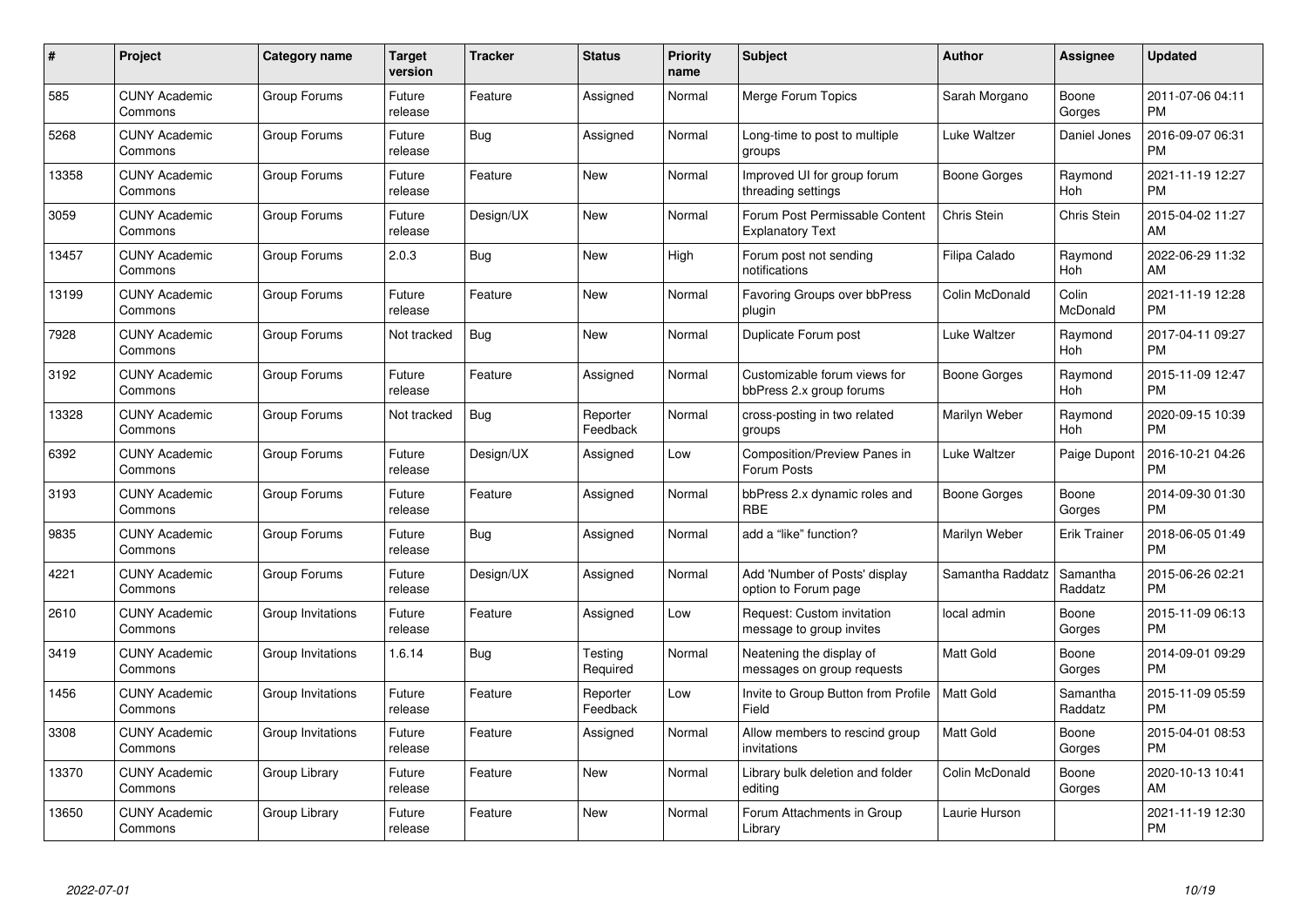| #     | Project                         | <b>Category name</b>           | <b>Target</b><br>version | <b>Tracker</b> | <b>Status</b>        | <b>Priority</b><br>name | <b>Subject</b>                                                                             | Author              | <b>Assignee</b>     | <b>Updated</b>                |
|-------|---------------------------------|--------------------------------|--------------------------|----------------|----------------------|-------------------------|--------------------------------------------------------------------------------------------|---------------------|---------------------|-------------------------------|
| 14309 | <b>CUNY Academic</b><br>Commons | Group Library                  | Future<br>release        | Feature        | <b>New</b>           | Normal                  | Better handling of<br>bp_group_document file download<br>attempts when file is not present | <b>Boone Gorges</b> | Boone<br>Gorges     | 2021-11-19 12:28<br><b>PM</b> |
| 12446 | <b>CUNY Academic</b><br>Commons | Groups (misc)                  | Future<br>release        | Feature        | Reporter<br>Feedback | Normal                  | Toggle default site to group forum<br>posting                                              | Laurie Hurson       | Laurie Hurson       | 2020-03-10 11:57<br>AM        |
| 7115  | <b>CUNY Academic</b><br>Commons | Groups (misc)                  | Future<br>release        | Feature        | Reporter<br>Feedback | Normal                  | make licensing info clear during<br>group creation                                         | <b>Matt Gold</b>    | Raymond<br>Hoh      | 2020-12-08 11:32<br>AM        |
| 1544  | <b>CUNY Academic</b><br>Commons | Groups (misc)                  | Future<br>release        | Feature        | Reporter<br>Feedback | Normal                  | Group Filtering and Sorting                                                                | <b>Matt Gold</b>    | Chris Stein         | 2019-03-01 02:25<br><b>PM</b> |
| 3458  | <b>CUNY Academic</b><br>Commons | Groups (misc)                  | Future<br>release        | Feature        | Assigned             | Normal                  | Filter Members of Group by<br>Campus                                                       | Michael Smith       | Samantha<br>Raddatz | 2014-09-26 08:32<br><b>PM</b> |
| 9015  | <b>CUNY Academic</b><br>Commons | Groups (misc)                  | Not tracked              | Outreach       | Assigned             | Normal                  | Email group admins the email<br>addresses of their groups                                  | Matt Gold           | Matt Gold           | 2018-01-02 09:54<br>AM        |
| 481   | <b>CUNY Academic</b><br>Commons | Groups (misc)                  | Future<br>release        | Feature        | Assigned             | Normal                  | ability to archive inactive groups<br>and blogs                                            | Michael Mandiberg   | Samantha<br>Raddatz | 2015-11-09 05:56<br><b>PM</b> |
| 12392 | <b>CUNY Academic</b><br>Commons | Help/Codex                     | Not tracked              | Documentation  | New                  | Normal                  | <b>Updates to Common Commons</b><br>Questions on Help Page                                 | scott voth          | Margaret<br>Galvan  | 2020-02-11 10:53<br>AM        |
| 11883 | <b>CUNY Academic</b><br>Commons | Help/Codex                     | Not tracked              | Support        | <b>New</b>           | Normal                  | Need Embedding Help Page<br>Update (Tableau)                                               | Anthony Wheeler     | scott voth          | 2019-09-24 08:49<br>AM        |
| 1888  | <b>CUNY Academic</b><br>Commons | Home Page                      | Future<br>release        | Feature        | Assigned             | Normal                  | Refactor BP MPO Activity Filter to<br>support proper pagination                            | Sarah Morgano       | Boone<br>Gorges     | 2014-05-01 07:11<br><b>PM</b> |
| 6995  | <b>CUNY Academic</b><br>Commons | Home Page                      | Not tracked              | Bug            | Assigned             | Normal                  | member filter on homepage not<br>working                                                   | Matt Gold           | Raymond<br>Hoh      | 2016-12-11 09:46<br><b>PM</b> |
| 1983  | <b>CUNY Academic</b><br>Commons | Home Page                      | Future<br>release        | Feature        | Assigned             | Low                     | Media Library integration with<br>Featured Content plugin                                  | Boone Gorges        | Dominic<br>Giglio   | 2014-03-17 10:34<br>AM        |
| 4980  | <b>CUNY Academic</b><br>Commons | Home Page                      | Future<br>release        | Feature        | Assigned             | Normal                  | CAC Featured Content -- Adding<br>Randomization                                            | <b>Matt Gold</b>    | Boone<br>Gorges     | 2016-12-12 03:01<br><b>PM</b> |
| 10580 | <b>CUNY Academic</b><br>Commons | Information<br>Architecture    | Future<br>release        | Design/UX      | New                  | Normal                  | Primary nav item review                                                                    | <b>Boone Gorges</b> | Sara Cannon         | 2022-06-28 01:29<br><b>PM</b> |
| 3230  | <b>CUNY Academic</b><br>Commons | Internal Tools and<br>Workflow | Not tracked              | Feature        | Assigned             | High                    | Scripts for quicker<br>provisioning/updating of<br>development environments                | Boone Gorges        | Boone<br>Gorges     | 2016-01-26 04:54<br><b>PM</b> |
| 15194 | <b>CUNY Academic</b><br>Commons | Internal Tools and<br>Workflow | 2.1.0                    | Feature        | New                  | Normal                  | PHPCS sniff for un-restored<br>switch_to_blog() calls                                      | <b>Boone Gorges</b> | Jeremy Felt         | 2022-05-26 10:45<br>AM        |
| 13891 | <b>CUNY Academic</b><br>Commons | Internal Tools and<br>Workflow | 2.1.0                    | Feature        | New                  | Normal                  | Migrate automated linting to<br>GitHub Actions                                             | Boone Gorges        | Jeremy Felt         | 2022-06-29 11:13<br>AM        |
| 5234  | <b>CUNY Academic</b><br>Commons | Membership                     | Future<br>release        | Feature        | Assigned             | Normal                  | Write Unconfirmed patch for WP                                                             | <b>Boone Gorges</b> | Boone<br>Gorges     | 2016-10-24 11:18<br>AM        |
| 12382 | <b>CUNY Academic</b><br>Commons | Membership                     | Not tracked              | Support        | New                  | Normal                  | Email request change                                                                       | Marilyn Weber       | Marilyn<br>Weber    | 2020-02-06 12:56<br><b>PM</b> |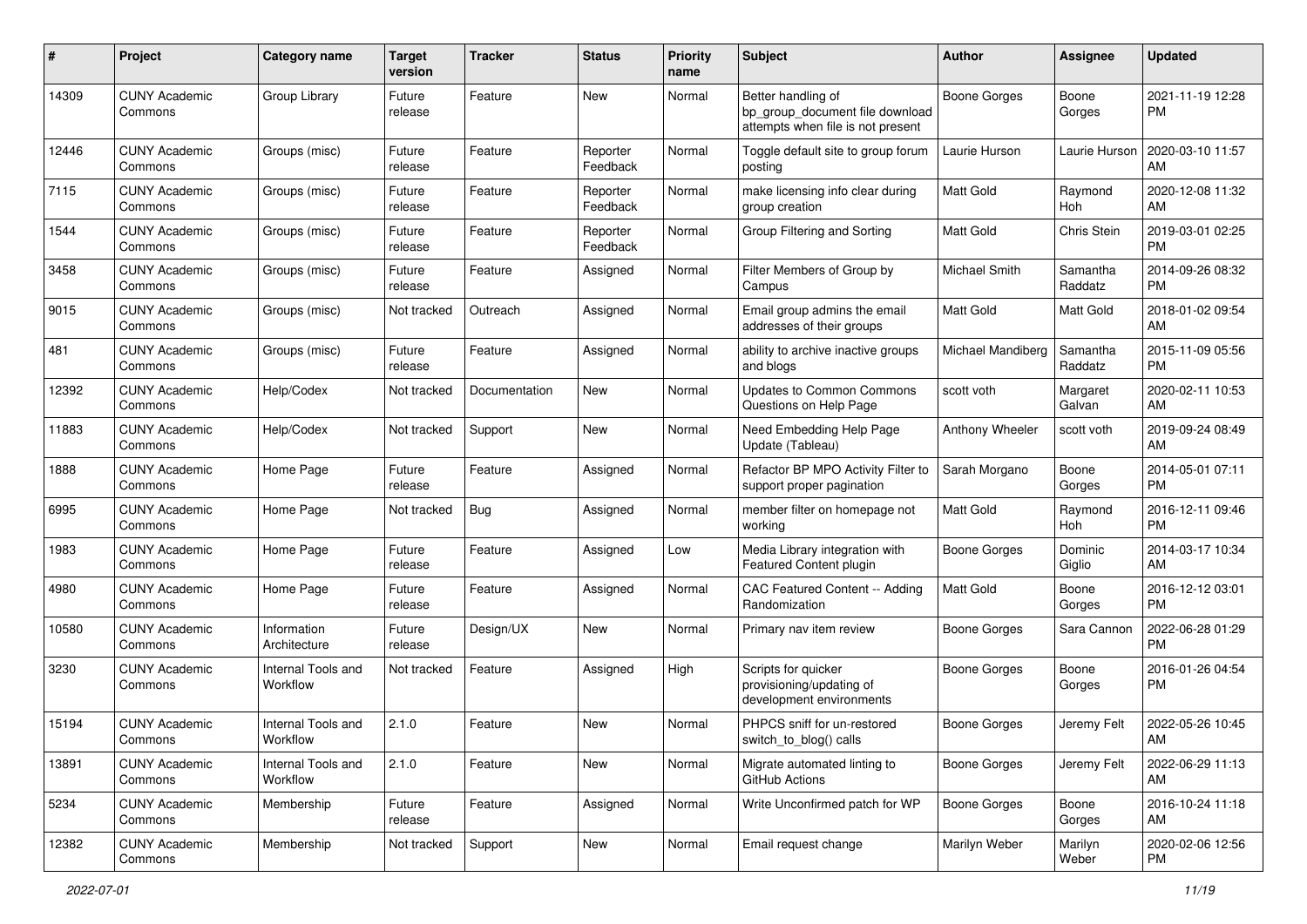| $\#$  | Project                         | <b>Category name</b>    | <b>Target</b><br>version | <b>Tracker</b> | <b>Status</b>        | <b>Priority</b><br>name | <b>Subject</b>                                                                             | <b>Author</b>           | <b>Assignee</b>     | <b>Updated</b>                |
|-------|---------------------------------|-------------------------|--------------------------|----------------|----------------------|-------------------------|--------------------------------------------------------------------------------------------|-------------------------|---------------------|-------------------------------|
| 3577  | <b>CUNY Academic</b><br>Commons | My Commons              | Future<br>release        | Design/UX      | Assigned             | Normal                  | Replies to items in My Commons                                                             | Matt Gold               | Raymond<br>Hoh      | 2015-04-09 05:19<br><b>PM</b> |
| 4535  | <b>CUNY Academic</b><br>Commons | My Commons              | Future<br>release        | Bug            | <b>New</b>           | Low                     | My Commons filter issue                                                                    | scott voth              | Raymond<br>Hoh      | 2015-09-01 11:17<br>AM        |
| 3517  | <b>CUNY Academic</b><br>Commons | My Commons              | Future<br>release        | Feature        | Assigned             | Normal                  | Mute/Unmute My Commons<br>updates                                                          | <b>Matt Gold</b>        | Raymond<br>Hoh      | 2015-11-09 01:19<br><b>PM</b> |
| 3565  | <b>CUNY Academic</b><br>Commons | My Commons              | Not tracked              | Documentation  | <b>New</b>           | Normal                  | Load Newest inconsistencies                                                                | Chris Stein             | scott voth          | 2015-11-09 01:16<br><b>PM</b> |
| 3536  | <b>CUNY Academic</b><br>Commons | My Commons              | Future<br>release        | Feature        | Assigned             | Normal                  | Infinite Scroll on My Commons<br>page                                                      | Matt Gold               | Raymond<br>Hoh      | 2015-04-13 04:42<br><b>PM</b> |
| 3330  | <b>CUNY Academic</b><br>Commons | My Commons              | Future<br>release        | Feature        | Assigned             | Normal                  | "Commons Information" tool                                                                 | Boone Gorges            | Chris Stein         | 2014-09-22 08:46<br><b>PM</b> |
| 9028  | <b>CUNY Academic</b><br>Commons | Onboarding              | Future<br>release        | Feature        | Assigned             | Normal                  | suggest groups to new members<br>during the registration process                           | <b>Matt Gold</b>        | Chris Stein         | 2018-10-24 12:34<br><b>PM</b> |
| 8440  | <b>CUNY Academic</b><br>Commons | Onboarding              | Not tracked              | Bug            | New                  | Normal                  | Create Test Email Accounts for<br><b>Onboarding Project</b>                                | Stephen Real            | Stephen Real        | 2017-08-01 09:49<br><b>PM</b> |
| 9895  | <b>CUNY Academic</b><br>Commons | Onboarding              | Future<br>release        | Feature        | Assigned             | Normal                  | Add "Accept Invitation"<br>link/button/function to Group<br>and/or Site invitation emails? | Luke Waltzer            | Boone<br>Gorges     | 2018-06-07 12:42<br><b>PM</b> |
| 5955  | <b>CUNY Academic</b><br>Commons | Outreach                | Future<br>release        | Feature        | Assigned             | Normal                  | Create auto-newsletter for<br>commons members                                              | <b>Matt Gold</b>        | Luke Waltzer        | 2016-08-30 10:34<br>AM        |
| 14908 | <b>CUNY Academic</b><br>Commons | Performance             |                          | Bug            | New                  | Normal                  | Stale object cache on cdev                                                                 | Raymond Hoh             | Boone<br>Gorges     | 2021-12-07 09:45<br>AM        |
| 15242 | <b>CUNY Academic</b><br>Commons | Performance             | Not tracked              | <b>Bug</b>     | Reporter<br>Feedback | Normal                  | Slugist site                                                                               | Raffi<br>Khatchadourian | Boone<br>Gorges     | 2022-02-07 11:14<br>AM        |
| 10794 | <b>CUNY Academic</b><br>Commons | Performance             | Not tracked              | Bug            | <b>New</b>           | Normal                  | Memcached connection<br>occasionally breaks                                                | Boone Gorges            | Boone<br>Gorges     | 2018-12-06 03:30<br><b>PM</b> |
| 14787 | <b>CUNY Academic</b><br>Commons | <b>Plugin Packages</b>  | Future<br>release        | Feature        | <b>New</b>           | Normal                  | Creating a "Design" plugin<br>package                                                      | Laurie Hurson           | scott voth          | 2022-04-27 04:56<br><b>PM</b> |
| 11496 | <b>CUNY Academic</b><br>Commons | Public Portfolio        | 1.15.2                   | Support        | New                  | Normal                  | Replace Twitter Icon on Member<br>Portfolio page                                           | scott voth              | Boone<br>Gorges     | 2019-06-06 01:03<br><b>PM</b> |
| 2881  | <b>CUNY Academic</b><br>Commons | <b>Public Portfolio</b> | Future<br>release        | Feature        | Assigned             | Normal                  | Redesign the UX for Profiles                                                               | Chris Stein             | <b>Chris Stein</b>  | 2016-10-13 12:45<br><b>PM</b> |
| 4622  | <b>CUNY Academic</b><br>Commons | <b>Public Portfolio</b> | Future<br>release        | Design/UX      | New                  | Normal                  | <b>Profile Visibility Settings</b>                                                         | Samantha Raddatz        | Samantha<br>Raddatz | 2015-09-21 12:18<br><b>PM</b> |
| 10354 | <b>CUNY Academic</b><br>Commons | <b>Public Portfolio</b> | Future<br>release        | Feature        | New                  | Normal                  | Opt out of Having a Profile Page                                                           | scott voth              | Chris Stein         | 2020-05-12 10:43<br>AM        |
| 3768  | <b>CUNY Academic</b><br>Commons | <b>Public Portfolio</b> | Future<br>release        | Feature        | Assigned             | Normal                  | Institutions/Past positions on<br>public portfolios                                        | <b>Matt Gold</b>        | Boone<br>Gorges     | 2018-04-23 10:44<br>AM        |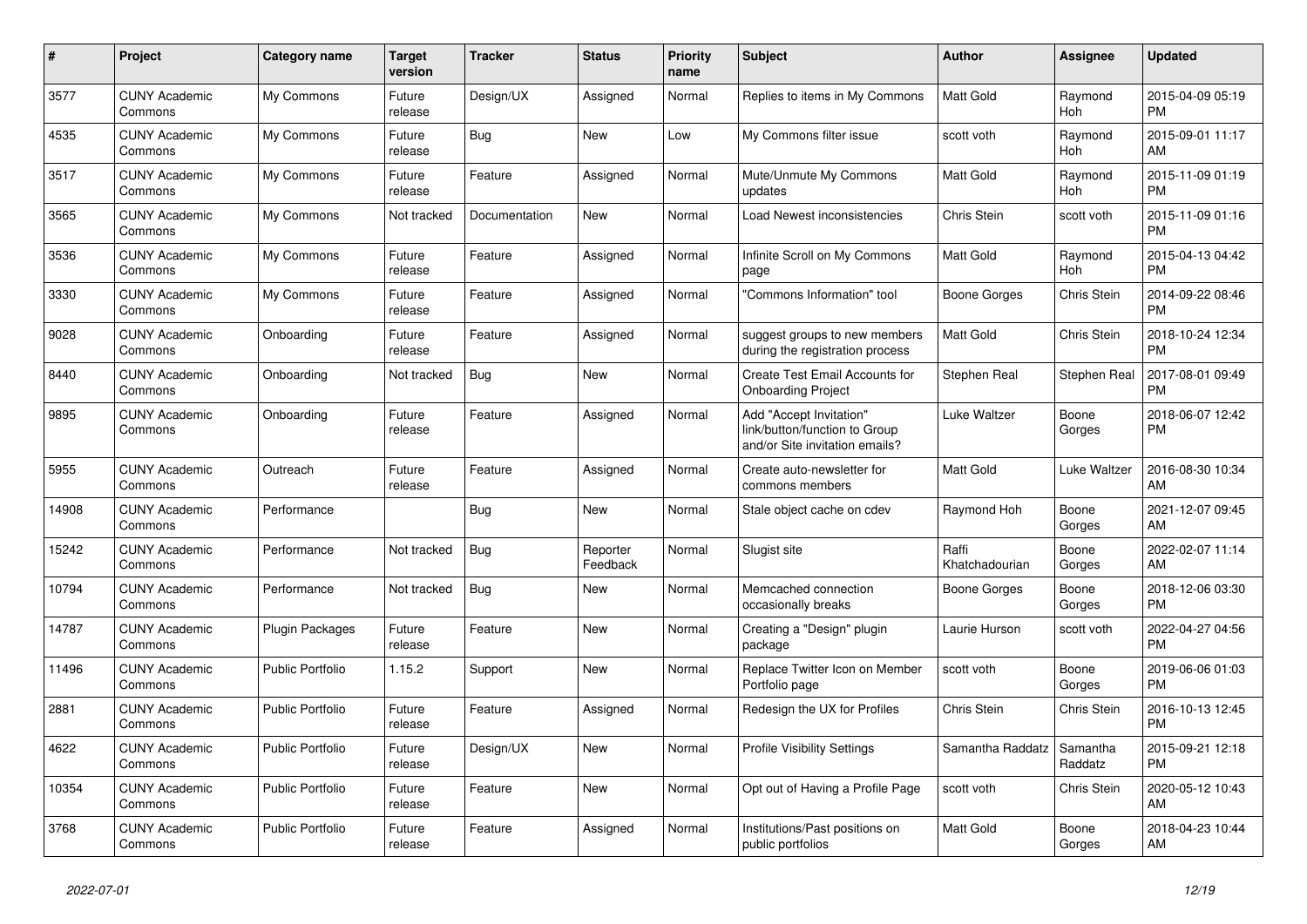| #     | Project                         | <b>Category name</b>    | <b>Target</b><br>version | <b>Tracker</b> | <b>Status</b>        | <b>Priority</b><br>name | Subject                                                                        | Author              | <b>Assignee</b>     | <b>Updated</b>                |
|-------|---------------------------------|-------------------------|--------------------------|----------------|----------------------|-------------------------|--------------------------------------------------------------------------------|---------------------|---------------------|-------------------------------|
| 3770  | <b>CUNY Academic</b><br>Commons | <b>Public Portfolio</b> | Future<br>release        | Feature        | Assigned             | Normal                  | Improve Layout/Formatting of<br>Positions Area on Public Portfolios            | <b>Matt Gold</b>    | Chris Stein         | 2015-04-01 09:17<br><b>PM</b> |
| 2832  | <b>CUNY Academic</b><br>Commons | <b>Public Portfolio</b> | Future<br>release        | Feature        | Assigned             | Normal                  | Improve interface for (not)<br>auto-linking profile fields                     | <b>Boone Gorges</b> | Chris Stein         | 2015-01-05 08:52<br><b>PM</b> |
| 3048  | <b>CUNY Academic</b><br>Commons | <b>Public Portfolio</b> | Future<br>release        | Feature        | New                  | Low                     | Images for rich text profile fields                                            | Boone Gorges        | Boone<br>Gorges     | 2014-02-19 12:56<br><b>PM</b> |
| 2013  | <b>CUNY Academic</b><br>Commons | <b>Public Portfolio</b> | Future<br>release        | Feature        | Assigned             | Low                     | Have Profile Privacy Options show   Matt Gold<br>up only for filled-in fields  |                     | Boone<br>Gorges     | 2015-11-09 06:09<br><b>PM</b> |
| 4253  | <b>CUNY Academic</b><br>Commons | <b>Public Portfolio</b> | Future<br>release        | Design/UX      | New                  | Normal                  | Encourage users to add portfolio<br>content                                    | Samantha Raddatz    | Samantha<br>Raddatz | 2015-07-07 11:32<br>AM        |
| 2753  | <b>CUNY Academic</b><br>Commons | <b>Public Portfolio</b> | Future<br>release        | Feature        | <b>New</b>           | Normal                  | Create actual actual tagification in<br>academic interests and other<br>fields | Micki Kaufman       | Boone<br>Gorges     | 2015-01-05 08:52<br><b>PM</b> |
| 4404  | <b>CUNY Academic</b><br>Commons | <b>Public Portfolio</b> | Future<br>release        | Design/UX      | Assigned             | Normal                  | Change color of permissions info<br>on portfolio editing interface             | Matt Gold           | Samantha<br>Raddatz | 2015-08-11 05:28<br><b>PM</b> |
| 14184 | <b>CUNY Academic</b><br>Commons | <b>Public Portfolio</b> | Future<br>release        | Feature        | New                  | Normal                  | Centralized mechanism for storing<br>Campus affiliations                       | <b>Boone Gorges</b> | Boone<br>Gorges     | 2022-01-04 11:35<br>AM        |
| 3042  | <b>CUNY Academic</b><br>Commons | <b>Public Portfolio</b> | Future<br>release        | Feature        | Assigned             | Normal                  | Browsing member interests                                                      | <b>Matt Gold</b>    | Boone<br>Gorges     | 2015-03-21 09:04<br><b>PM</b> |
| 3220  | <b>CUNY Academic</b><br>Commons | <b>Public Portfolio</b> | Future<br>release        | Feature        | Assigned             | Normal                  | Add indent/outdent option to<br>Formatting Buttons on Profile<br>Page          | <b>Matt Gold</b>    | Boone<br>Gorges     | 2014-05-21 10:39<br><b>PM</b> |
| 5827  | <b>CUNY Academic</b><br>Commons | Public Portfolio        | Future<br>release        | Bug            | Assigned             | Normal                  | Academic Interests square bracket   scott voth<br>links not working            |                     | Chris Stein         | 2016-08-11 11:59<br><b>PM</b> |
| 3511  | <b>CUNY Academic</b><br>Commons | Publicity               | 1.7                      | Publicity      | Assigned             | Normal                  | Social media for 1.7                                                           | Micki Kaufman       | Sarah<br>Morgano    | 2014-10-14 03:32<br><b>PM</b> |
| 12247 | <b>CUNY Academic</b><br>Commons | Publicity               | Not tracked              | Support        | <b>New</b>           | Normal                  | Screenshot of First Commons<br>Homepage                                        | scott voth          | scott voth          | 2020-01-14 12:08<br><b>PM</b> |
| 3506  | <b>CUNY Academic</b><br>Commons | Publicity               | 1.7                      | Publicity      | <b>New</b>           | Normal                  | Prepare 1.7 email messaging                                                    | Micki Kaufman       | Micki<br>Kaufman    | 2014-10-01 12:36<br><b>PM</b> |
| 3510  | <b>CUNY Academic</b><br>Commons | Publicity               | 1.7                      | Publicity      | Assigned             | Normal                  | Post on the News Blog re: 'My<br>Commons'                                      | Micki Kaufman       | Sarah<br>Morgano    | 2014-10-15 11:18<br>AM        |
| 6014  | <b>CUNY Academic</b><br>Commons | Publicity               | Future<br>release        | Publicity      | Reporter<br>Feedback | Normal                  | Google search listing                                                          | <b>Matt Gold</b>    | Boone<br>Gorges     | 2016-09-21 03:48<br><b>PM</b> |
| 6115  | <b>CUNY Academic</b><br>Commons | Publicity               | Not tracked              | Feature        | Assigned             | Normal                  | create digital signage for GC                                                  | Matt Gold           | scott voth          | 2016-10-11 10:09<br><b>PM</b> |
| 9643  | <b>CUNY Academic</b><br>Commons | Publicity               | Not tracked              | Feature        | New                  | Normal                  | Create a page on the Commons<br>for logos etc.                                 | Stephen Real        | Stephen Real        | 2018-04-24 10:53<br>AM        |
| 3509  | <b>CUNY Academic</b><br>Commons | Publicity               | 1.7                      | Publicity      | New                  | Normal                  | Create 1.7 digital signage imagery                                             | Micki Kaufman       | Marilyn<br>Weber    | 2014-10-01 12:40<br><b>PM</b> |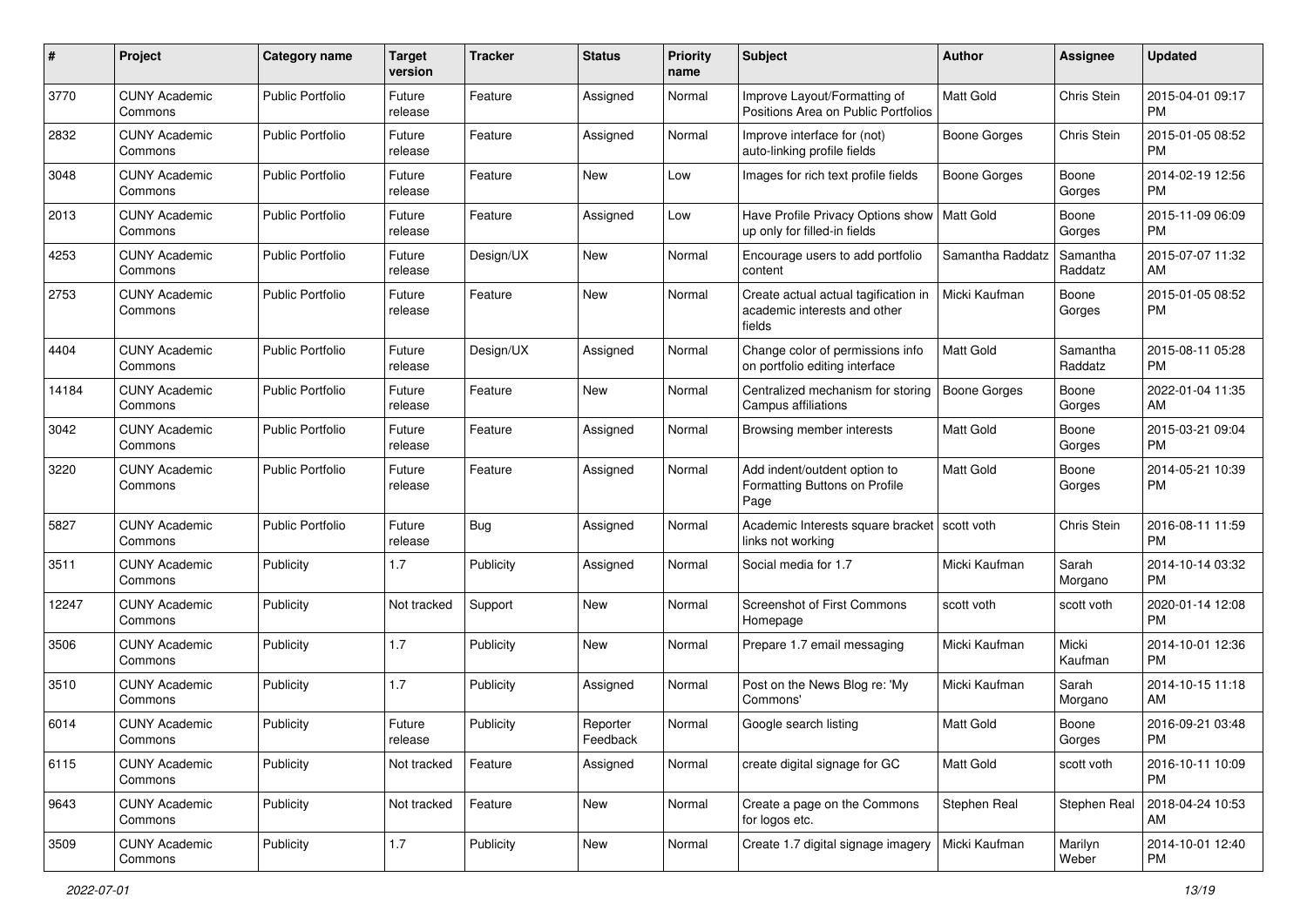| $\#$  | Project                         | <b>Category name</b>     | Target<br>version | <b>Tracker</b> | <b>Status</b>        | Priority<br>name | <b>Subject</b>                                                           | <b>Author</b>    | <b>Assignee</b>     | <b>Updated</b>                |
|-------|---------------------------------|--------------------------|-------------------|----------------|----------------------|------------------|--------------------------------------------------------------------------|------------------|---------------------|-------------------------------|
| 11945 | <b>CUNY Academic</b><br>Commons | Reckoning                | Future<br>release | Feature        | Reporter<br>Feedback | Normal           | Add Comments bubble to<br>Reckoning views                                | Boone Gorges     | Boone<br>Gorges     | 2019-11-12 05:14<br><b>PM</b> |
| 3615  | <b>CUNY Academic</b><br>Commons | Redmine                  | Not tracked       | Feature        | New                  | Low              | Create Redmine issues via email                                          | Dominic Giglio   | Boone<br>Gorges     | 2017-11-16 11:36<br>AM        |
| 940   | <b>CUNY Academic</b><br>Commons | Redmine                  | Future<br>release | Feature        | Assigned             | Low              | Communication with users after<br>releases                               | Matt Gold        | Dominic<br>Giglio   | 2012-09-09 04:36<br><b>PM</b> |
| 10273 | <b>CUNY Academic</b><br>Commons | Registration             | Not tracked       | Support        | Reporter<br>Feedback | Normal           | users combining CF and campus<br>address                                 | Marilyn Weber    |                     | 2019-09-18 10:58<br>AM        |
| 5225  | <b>CUNY Academic</b><br>Commons | Registration             | Future<br>release | Feature        | Assigned             | Normal           | On-boarding Issues                                                       | Luke Waltzer     | Samantha<br>Raddatz | 2016-02-12 02:58<br><b>PM</b> |
| 370   | <b>CUNY Academic</b><br>Commons | Registration             | Future<br>release | Feature        | Assigned             | High             | <b>Guest Accounts</b>                                                    | <b>Matt Gold</b> | Matt Gold           | 2015-04-09 09:33<br><b>PM</b> |
| 308   | <b>CUNY Academic</b><br>Commons | Registration             | Future<br>release | Feature        | <b>New</b>           | Normal           | Group recommendations for<br>signup process                              | Boone Gorges     | Samantha<br>Raddatz | 2015-11-09 05:07<br><b>PM</b> |
| 11860 | <b>CUNY Academic</b><br>Commons | Registration             | Future<br>release | Feature        | New                  | Normal           | <b>Ensure Students Are Aware They</b><br>Can Use Aliases At Registration | scott voth       |                     | 2019-09-24 08:46<br>AM        |
| 16177 | <b>CUNY Academic</b><br>Commons | Reply By Email           |                   | <b>Bug</b>     | New                  | Normal           | Switch to Inbound mode for RBE                                           | Raymond Hoh      | Raymond<br>Hoh      | 2022-05-30 04:32<br><b>PM</b> |
| 3369  | <b>CUNY Academic</b><br>Commons | Reply By Email           | Not tracked       | Outreach       | Hold                 | Normal           | Release reply by email to WP<br>plugin directory                         | <b>Matt Gold</b> | Raymond<br>Hoh      | 2016-03-01 12:46<br><b>PM</b> |
| 8991  | <b>CUNY Academic</b><br>Commons | Reply By Email           | Not tracked       | Bug            | Hold                 | Normal           | RBE duplicate email message<br>issue                                     | Matt Gold        | Raymond<br>Hoh      | 2018-02-18 08:53<br><b>PM</b> |
| 8976  | <b>CUNY Academic</b><br>Commons | Reply By Email           | Not tracked       | Feature        | Assigned             | Normal           | Package RBE new topics posting?                                          | <b>Matt Gold</b> | Raymond<br>Hoh      | 2017-12-04 02:34<br><b>PM</b> |
| 13430 | <b>CUNY Academic</b><br>Commons | Reply By Email           | Not tracked       | Bug            | New                  | Normal           | Delay in RBE                                                             | Luke Waltzer     | Raymond<br>Hoh      | 2020-10-13 11:16<br>AM        |
| 6671  | <b>CUNY Academic</b><br>Commons | Reply By Email           | Not tracked       | Bug            | Assigned             | Normal           | "Post too often" RBE error<br>message                                    | Matt Gold        | Raymond<br>Hoh      | 2016-11-11 09:55<br>AM        |
| 3002  | <b>CUNY Academic</b><br>Commons | Search                   | Future<br>release | Feature        | Assigned             | Normal           | Overhaul CAC search by using<br>external search appliance                | Boone Gorges     | Boone<br>Gorges     | 2020-07-15 03:05<br><b>PM</b> |
| 3662  | <b>CUNY Academic</b><br>Commons | <b>SEO</b>               | Future<br>release | Feature        | Assigned             | Normal           | Duplicate Content/SEO/Google<br>issues                                   | Matt Gold        | Raymond<br>Hoh      | 2015-04-13 04:37<br><b>PM</b> |
| 9729  | <b>CUNY Academic</b><br>Commons | <b>SEO</b>               | Not tracked       | Support        | New                  | Normal           | 503 Errors showing on<br>newlaborforum.cuny.edu                          | Diane Krauthamer | Raymond<br>Hoh      | 2018-05-22 04:48<br><b>PM</b> |
| 13048 | <b>CUNY Academic</b><br>Commons | Shortcodes and<br>embeds | Future<br>release | Feature        | New                  | Normal           | Jupyter Notebooks support                                                | Boone Gorges     |                     | 2020-07-14 11:46<br>AM        |
| 13331 | <b>CUNY Academic</b><br>Commons | Site cloning             | Future<br>release | Bug            | <b>New</b>           | Normal           | Combine Site Template and Clone<br>operations                            | Boone Gorges     | Jeremy Felt         | 2021-11-19 12:39<br><b>PM</b> |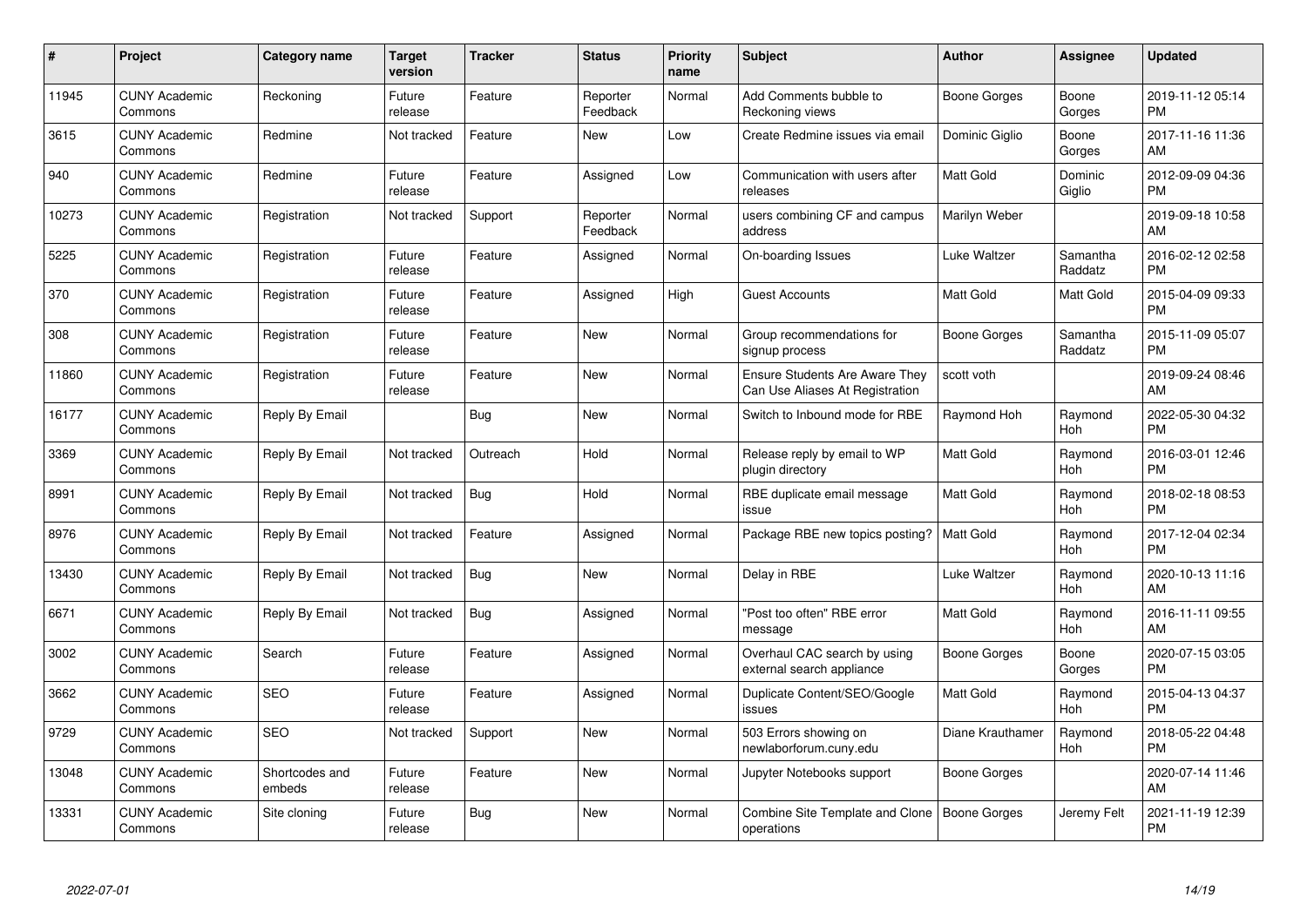| $\#$  | Project                         | <b>Category name</b>    | <b>Target</b><br>version | <b>Tracker</b> | <b>Status</b>        | <b>Priority</b><br>name | <b>Subject</b>                                                                                                                                        | Author                  | <b>Assignee</b>     | <b>Updated</b>                |
|-------|---------------------------------|-------------------------|--------------------------|----------------|----------------------|-------------------------|-------------------------------------------------------------------------------------------------------------------------------------------------------|-------------------------|---------------------|-------------------------------|
| 8898  | <b>CUNY Academic</b><br>Commons | Social Paper            | Not tracked              | Feature        | Assigned             | Normal                  | Usage data on docs and social<br>paper                                                                                                                | <b>Matt Gold</b>        | Matt Gold           | 2017-11-16 11:32<br>AM        |
| 7663  | <b>CUNY Academic</b><br>Commons | Social Paper            | Future<br>release        | Bug            | New                  | Normal                  | Social Paper notifications not<br>formatted correctly on secondary<br>sites                                                                           | <b>Boone Gorges</b>     | Boone<br>Gorges     | 2018-04-16 03:52<br><b>PM</b> |
| 5205  | <b>CUNY Academic</b><br>Commons | Social Paper            | Future<br>release        | Feature        | New                  | Normal                  | Social Paper folders                                                                                                                                  | Marilyn Weber           |                     | 2016-02-11 10:24<br><b>PM</b> |
| 7981  | <b>CUNY Academic</b><br>Commons | Social Paper            | Future<br>release        | Bug            | <b>New</b>           | Normal                  | Social Paper comments should<br>not go to spam                                                                                                        | Luke Waltzer            | Boone<br>Gorges     | 2018-04-16 03:52<br><b>PM</b> |
| 5052  | <b>CUNY Academic</b><br>Commons | Social Paper            | Future<br>release        | Feature        | <b>New</b>           | Low                     | Sentence by sentence or line by<br>line comments (SP suggestion #3)                                                                                   | Marilyn Weber           | Boone<br>Gorges     | 2016-02-11 10:24<br><b>PM</b> |
| 5053  | <b>CUNY Academic</b><br>Commons | Social Paper            | Future<br>release        | Feature        | <b>New</b>           | Low                     | Scrollable menu to add readers<br>(SP suggestion #4)                                                                                                  | Marilyn Weber           | Samantha<br>Raddatz | 2016-04-21 05:21<br><b>PM</b> |
| 5282  | <b>CUNY Academic</b><br>Commons | Social Paper            | Future<br>release        | Bug            | <b>New</b>           | Normal                  | Replying via email directs to paper<br>but not individual comment.                                                                                    | Marilyn Weber           | Raymond<br>Hoh      | 2016-03-02 01:48<br><b>PM</b> |
| 5050  | <b>CUNY Academic</b><br>Commons | Social Paper            | Future<br>release        | Feature        | <b>New</b>           | Low                     | Making comments visible in SP<br>editing mode (SP suggestion #1)                                                                                      | Marilyn Weber           | Samantha<br>Raddatz | 2019-09-17 11:10<br><b>PM</b> |
| 5397  | <b>CUNY Academic</b><br>Commons | Social Paper            | Future<br>release        | Feature        | New                  | Normal                  | frustrating to have to<br>enable/disable in SP                                                                                                        | Marilyn Weber           | Samantha<br>Raddatz | 2016-04-20 03:39<br><b>PM</b> |
| 5183  | <b>CUNY Academic</b><br>Commons | Social Paper            | Future<br>release        | Design/UX      | New                  | Normal                  | Creating a new paper when<br>viewing an existing paper                                                                                                | Raffi<br>Khatchadourian | Samantha<br>Raddatz | 2016-02-02 12:09<br><b>PM</b> |
| 13975 | <b>CUNY Academic</b><br>Commons | Social Paper            | Not tracked              | Support        | Reporter<br>Feedback | Normal                  | can't approve comments on Social<br>Paper paper                                                                                                       | Marilyn Weber           |                     | 2021-02-12 09:33<br>AM        |
| 5058  | <b>CUNY Academic</b><br>Commons | Social Paper            | Future<br>release        | Feature        | <b>New</b>           | Low                     | Can there be a clearer signal that<br>even when comments have<br>already been made you add<br>comments by clicking on the side?<br>(SP suggestion #5) | Marilyn Weber           | Samantha<br>Raddatz | 2016-02-11 10:24<br><b>PM</b> |
| 5489  | <b>CUNY Academic</b><br>Commons | Social Paper            | Future<br>release        | Feature        | <b>New</b>           | Normal                  | Asc/desc sorting for Social Paper<br>directories                                                                                                      | <b>Boone Gorges</b>     |                     | 2016-04-21 10:06<br><b>PM</b> |
| 5199  | <b>CUNY Academic</b><br>Commons | Social Paper            | Future<br>release        | Feature        | New                  | Normal                  | add tables to the SP editor                                                                                                                           | Marilyn Weber           |                     | 2016-10-24 11:27<br>AM        |
| 5488  | <b>CUNY Academic</b><br>Commons | Social Paper            | Future<br>release        | <b>Bug</b>     | <b>New</b>           | Normal                  | Add a "last edited by" field to<br>Social Paper group directories                                                                                     | Boone Gorges            |                     | 2016-04-21 10:05<br><b>PM</b> |
| 5182  | <b>CUNY Academic</b><br>Commons | Social Paper            | Future<br>release        | Design/UX      | New                  | Normal                  | "Publishing" a private paper on<br>social paper?                                                                                                      | Raffi<br>Khatchadourian | Boone<br>Gorges     | 2016-10-13 04:12<br><b>PM</b> |
| 6426  | <b>CUNY Academic</b><br>Commons | Spam/Spam<br>Prevention | Future<br>release        | Feature        | Assigned             | Normal                  | Force captcha on all comments?                                                                                                                        | Matt Gold               | <b>Tahir Butt</b>   | 2016-10-24 02:06<br><b>PM</b> |
| 8666  | <b>CUNY Academic</b><br>Commons | Teaching                | Not tracked              | Documentation  | Assigned             | Normal                  | Create Teaching on the Commons   Matt Gold<br>Resource Page                                                                                           |                         | Laurie Hurson       | 2019-09-23 03:16<br><b>PM</b> |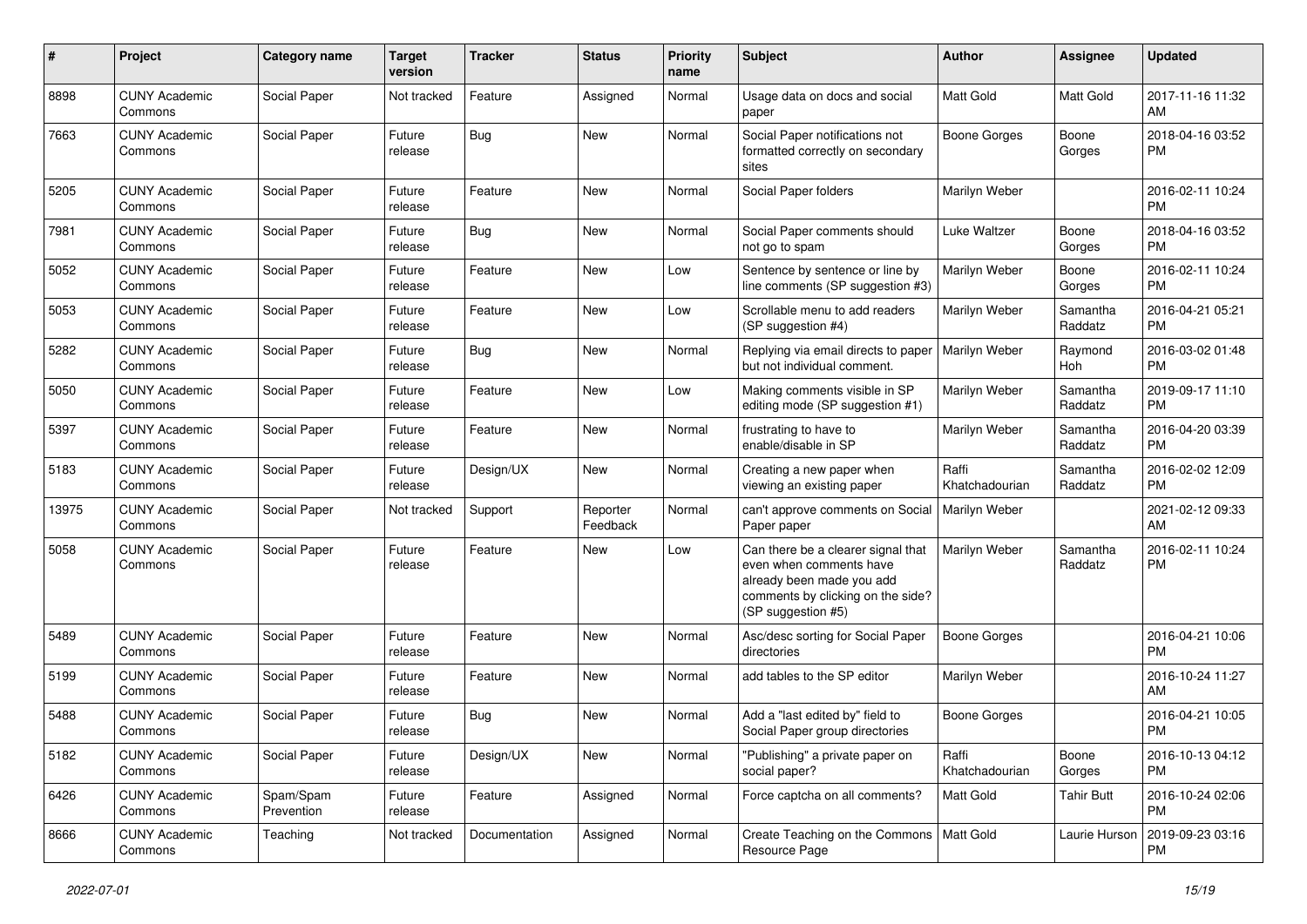| #     | <b>Project</b>                  | Category name          | <b>Target</b><br>version | <b>Tracker</b> | <b>Status</b>        | <b>Priority</b><br>name | <b>Subject</b>                                                                                               | <b>Author</b>         | Assignee            | <b>Updated</b>                |
|-------|---------------------------------|------------------------|--------------------------|----------------|----------------------|-------------------------|--------------------------------------------------------------------------------------------------------------|-----------------------|---------------------|-------------------------------|
| 3090  | <b>CUNY Academic</b><br>Commons | Twitter page           | Future<br>release        | Feature        | Assigned             | Normal                  | Prevent Retweets from showing<br>up on Commons twitter page                                                  | <b>Matt Gold</b>      | <b>Tahir Butt</b>   | 2016-10-24 11:31<br>AM        |
| 4661  | <b>CUNY Academic</b><br>Commons | <b>User Experience</b> | Future<br>release        | Bug            | Assigned             | Normal                  | <b>Simplify Events text</b>                                                                                  | <b>Matt Gold</b>      | Samantha<br>Raddatz | 2015-10-02 09:06<br><b>PM</b> |
| 5316  | <b>CUNY Academic</b><br>Commons | <b>User Experience</b> | Future<br>release        | Feature        | Assigned             | Normal                  | Prompt user email address<br>updates                                                                         | <b>Matt Gold</b>      | Stephen Real        | 2016-12-21 03:30<br><b>PM</b> |
| 6298  | <b>CUNY Academic</b><br>Commons | <b>User Experience</b> | Not tracked              | Design/UX      | Assigned             | Normal                  | Examine data from survey                                                                                     | Matt Gold             | Margaret<br>Galvan  | 2016-10-14 12:16<br><b>PM</b> |
| 3473  | <b>CUNY Academic</b><br>Commons | User Experience        | Future<br>release        | Feature        | Assigned             | Normal                  | Commons profile: Add help info<br>about "Positions" replacing "title"                                        | Keith Miyake          | Samantha<br>Raddatz | 2015-11-09 02:28<br><b>PM</b> |
| 4222  | <b>CUNY Academic</b><br>Commons | <b>User Experience</b> | Future<br>release        | Design/UX      | New                  | Normal                  | Add information to 'Delete<br>Account' page                                                                  | Samantha Raddatz      | scott voth          | 2015-06-26 11:35<br>AM        |
| 8675  | <b>CUNY Academic</b><br>Commons | User Onboarding        | Future<br>release        | Bug            | Reporter<br>Feedback | Low                     | Add new User search screen calls<br>for the input of email address but<br>doesn't work with one              | Paul Hebert           | Boone<br>Gorges     | 2017-10-11 11:17<br>AM        |
| 9941  | <b>CUNY Academic</b><br>Commons | Wiki                   | Not tracked              | Support        | Assigned             | Normal                  | Wiki functionality                                                                                           | Matt Gold             | Boone<br>Gorges     | 2018-06-26 10:57<br>AM        |
| 14483 | <b>CUNY Academic</b><br>Commons | WordPress - Media      | Not tracked              | <b>Bug</b>     | Reporter<br>Feedback | Normal                  | <b>Wordpress PDF Embed Stopped</b><br>Working after JITP Media Clone                                         | <b>Patrick DeDauw</b> | Boone<br>Gorges     | 2021-05-20 01:51<br><b>PM</b> |
| 11386 | <b>CUNY Academic</b><br>Commons | WordPress - Media      | Not tracked              | Support        | Reporter<br>Feedback | Normal                  | disappearing images                                                                                          | scott voth            | Boone<br>Gorges     | 2019-05-14 10:32<br>AM        |
| 11449 | <b>CUNY Academic</b><br>Commons | WordPress - Media      | Not tracked              | Support        | Reporter<br>Feedback | Normal                  | Cloning Media Library for JITP<br>from Staging to Production Site                                            | Patrick DeDauw        | Boone<br>Gorges     | 2019-05-13 12:00<br><b>PM</b> |
| 10040 | <b>CUNY Academic</b><br>Commons | WordPress (misc)       | Not tracked              | Bug            | Reporter<br>Feedback | Normal                  | User doesn't see full list of themes                                                                         | <b>Matt Gold</b>      | Boone<br>Gorges     | 2018-07-25 10:12<br><b>AM</b> |
| 11843 | <b>CUNY Academic</b><br>Commons | WordPress (misc)       | Future<br>release        | Design/UX      | <b>New</b>           | Normal                  | Tweaking the Gutenberg Editor<br>Interface                                                                   | Laurie Hurson         |                     | 2022-04-26 12:00<br><b>PM</b> |
| 11024 | <b>CUNY Academic</b><br>Commons | WordPress (misc)       | Future<br>release        | Bug            | New                  | Normal                  | Subsites should not show "you<br>should update your .htaccess<br>now" notice after permalink setting<br>save | <b>Boone Gorges</b>   |                     | 2019-01-28 01:35<br>PM        |
| 2175  | <b>CUNY Academic</b><br>Commons | WordPress (misc)       | Not tracked              | Support        | Assigned             | Normal                  | Subscibe 2 vs. Jetpack<br>subscription options                                                               | local admin           | Matt Gold           | 2016-01-26 04:58<br><b>PM</b> |
| 15767 | <b>CUNY Academic</b><br>Commons | WordPress (misc)       |                          | Support        | <b>New</b>           | Normal                  | Site loading slowly                                                                                          | scott voth            | Boone<br>Gorges     | 2022-04-04 08:56<br><b>PM</b> |
| 1508  | <b>CUNY Academic</b><br>Commons | WordPress (misc)       | Future<br>release        | Feature        | Assigned             | Normal                  | Share login cookies across<br>mapped domains                                                                 | Boone Gorges          | Boone<br>Gorges     | 2012-07-02 12:12<br><b>PM</b> |
| 16245 | <b>CUNY Academic</b><br>Commons | WordPress (misc)       |                          | Bug            | Reporter<br>Feedback | Normal                  | Save Button missing on<br>WordPress Profile page                                                             | scott voth            | Raymond<br>Hoh      | 2022-06-16 03:09<br>PM        |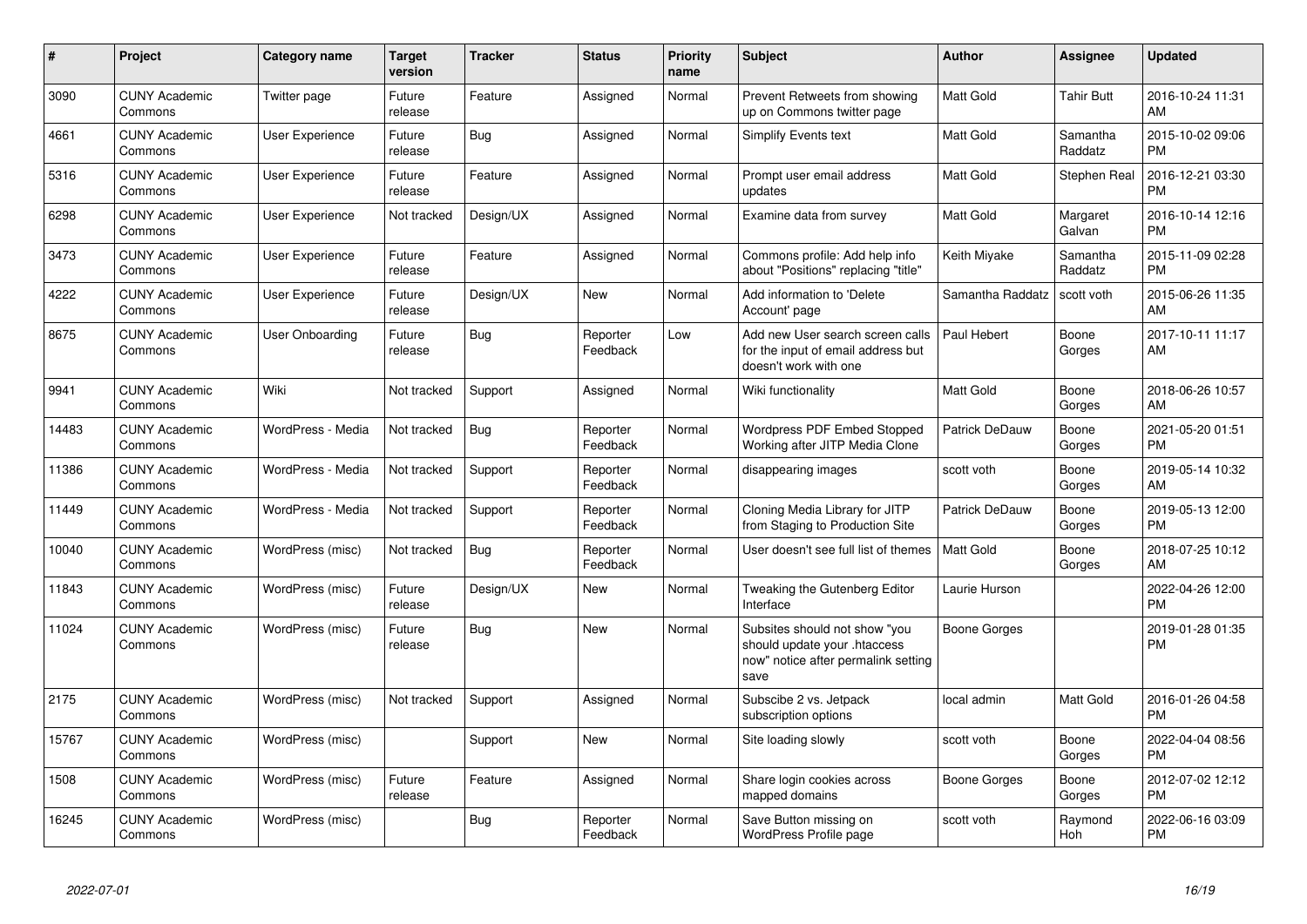| $\#$  | Project                         | <b>Category name</b>     | <b>Target</b><br>version | <b>Tracker</b> | <b>Status</b>        | <b>Priority</b><br>name | <b>Subject</b>                                                                                   | <b>Author</b>           | <b>Assignee</b>     | <b>Updated</b>                |
|-------|---------------------------------|--------------------------|--------------------------|----------------|----------------------|-------------------------|--------------------------------------------------------------------------------------------------|-------------------------|---------------------|-------------------------------|
| 3759  | <b>CUNY Academic</b><br>Commons | WordPress (misc)         | Future<br>release        | Feature        | Assigned             | Normal                  | Review Interface for Adding Users<br>to Blogs                                                    | Matt Gold               | Boone<br>Gorges     | 2015-03-24 05:52<br><b>PM</b> |
| 1105  | <b>CUNY Academic</b><br>Commons | WordPress (misc)         | Future<br>release        | Feature        | Assigned             | Normal                  | Rephrase Blog Privacy Options                                                                    | <b>Matt Gold</b>        | Samantha<br>Raddatz | 2015-11-09 06:19<br><b>PM</b> |
| 4388  | <b>CUNY Academic</b><br>Commons | WordPress (misc)         | Future<br>release        | <b>Bug</b>     | Assigned             | Normal                  | Repeated request for<br>authentication.                                                          | Alice.Lynn<br>McMichael | Raymond<br>Hoh      | 2015-08-11 07:35<br><b>PM</b> |
| 10380 | <b>CUNY Academic</b><br>Commons | WordPress (misc)         | Future<br>release        | Feature        | In Progress          | Normal                  | Remove blacklisted plugins                                                                       | Boone Gorges            |                     | 2022-04-26 12:00<br><b>PM</b> |
| 14074 | <b>CUNY Academic</b><br>Commons | WordPress (misc)         | Not tracked              | Support        | Reporter<br>Feedback | Normal                  | page password protection problem                                                                 | Marilyn Weber           |                     | 2021-03-02 11:03<br>AM        |
| 16255 | <b>CUNY Academic</b><br>Commons | WordPress (misc)         |                          | Bug            | New                  | Normal                  | Need to define 'MULTISITE'<br>constant in wp-config.php                                          | Raymond Hoh             |                     | 2022-06-19 09:31<br>AM        |
| 287   | <b>CUNY Academic</b><br>Commons | WordPress (misc)         | Future<br>release        | Feature        | Assigned             | Normal                  | Create troubleshooting tool for<br>account sign-up                                               | <b>Matt Gold</b>        | Boone<br>Gorges     | 2015-11-09 06:17<br><b>PM</b> |
| 365   | <b>CUNY Academic</b><br>Commons | WordPress (misc)         | Future<br>release        | Feature        | Assigned             | Normal                  | <b>Create Mouseover Tooltips</b><br>throughout Site                                              | <b>Matt Gold</b>        | Chris Stein         | 2015-11-09 06:18<br><b>PM</b> |
| 636   | <b>CUNY Academic</b><br>Commons | WordPress (misc)         | Not tracked              | Support        | Assigned             | Normal                  | Create Lynda.com-like Table of<br><b>Contents for Prospective Tutorial</b><br><b>Screencasts</b> | Matt Gold               | scott voth          | 2016-02-23 03:12<br><b>PM</b> |
| 3657  | <b>CUNY Academic</b><br>Commons | WordPress (misc)         | Not tracked              | Feature        | <b>New</b>           | Normal                  | Create alert for GC email<br>addresses                                                           | Matt Gold               | Matt Gold           | 2016-04-14 11:29<br><b>PM</b> |
| 9346  | <b>CUNY Academic</b><br>Commons | WordPress (misc)         | Not tracked              | Bug            | New                  | Normal                  | Clone cetls.bmcc.cuny.edu for<br>development                                                     | Owen Roberts            | Raymond<br>Hoh      | 2018-03-06 05:35<br><b>PM</b> |
| 11624 | <b>CUNY Academic</b><br>Commons | WordPress (misc)         | Not tracked              | Support        | <b>New</b>           | Normal                  | Change pages into posts or swap<br>database for a Commons site?                                  | Stephen Klein           | Raymond<br>Hoh      | 2019-07-09 11:04<br>AM        |
| 6755  | <b>CUNY Academic</b><br>Commons | WordPress (misc)         | Future<br>release        | Bug            | <b>New</b>           | Normal                  | Cannot Deactivate Plugin                                                                         | Laura Kane              |                     | 2016-11-16 01:12<br><b>PM</b> |
| 2167  | <b>CUNY Academic</b><br>Commons | WordPress (misc)         | Future<br>release        | Bug            | Assigned             | Normal                  | <b>CAC-Livestream Plugin Issues</b>                                                              | Michael Smith           | Dominic<br>Giglio   | 2015-01-02 03:06<br><b>PM</b> |
| 14113 | <b>CUNY Academic</b><br>Commons | WordPress (misc)         | Future<br>release        | Bug            | Hold                 | Normal                  | Block Editor Not Working on this<br>page - Json error                                            | scott voth              | Boone<br>Gorges     | 2021-03-05 11:01<br>AM        |
| 6332  | <b>CUNY Academic</b><br>Commons | WordPress (misc)         | Future<br>release        | Feature        | New                  | Normal                  | Allow uploaded files to be marked<br>as private in an ad hoc way                                 | Boone Gorges            |                     | 2016-10-17 11:41<br><b>PM</b> |
| 13835 | <b>CUNY Academic</b><br>Commons | WordPress (misc)         | Future<br>release        | Feature        | <b>New</b>           | Normal                  | Allow OneSearch widget to have<br>'CUNY' as campus                                               | Boone Gorges            | Boone<br>Gorges     | 2021-11-19 12:39<br><b>PM</b> |
| 14983 | <b>CUNY Academic</b><br>Commons | WordPress (misc)         | Not tracked              | Support        | Reporter<br>Feedback | Normal                  | "Read More" tag not working                                                                      | Rebecca Krisel          | Raymond<br>Hoh      | 2021-11-23 01:17<br><b>PM</b> |
| 3691  | <b>CUNY Academic</b><br>Commons | <b>WordPress Plugins</b> | Future<br>release        | <b>Bug</b>     | <b>New</b>           | Normal                  | <b>WPMU Domain Mapping</b><br>Debugging on cdev                                                  | Raymond Hoh             | Matt Gold           | 2014-12-12 09:04<br>AM        |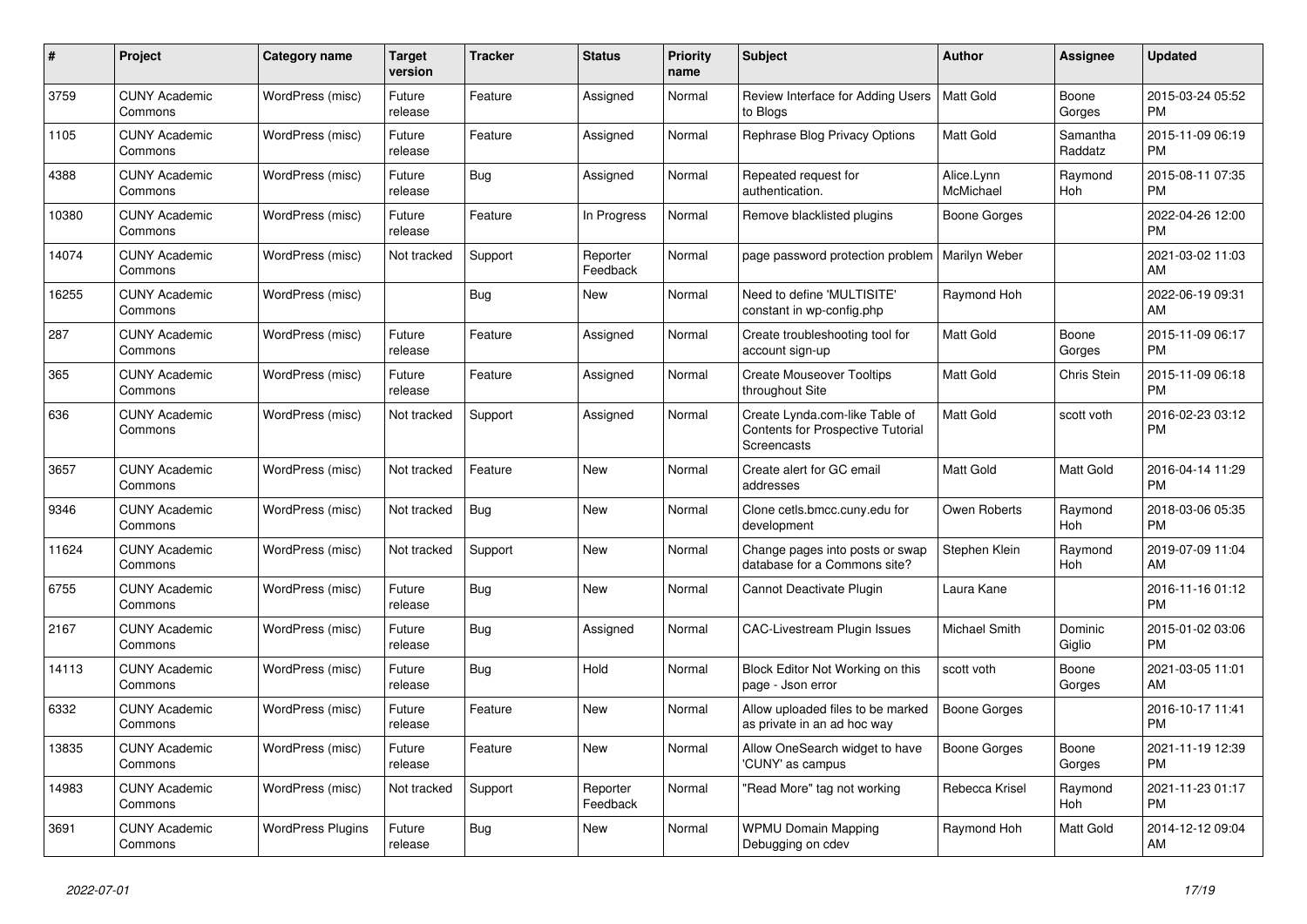| #     | Project                         | <b>Category name</b>     | <b>Target</b><br>version | <b>Tracker</b> | <b>Status</b>        | Priority<br>name | <b>Subject</b>                                                | <b>Author</b>           | <b>Assignee</b>   | <b>Updated</b>                |
|-------|---------------------------------|--------------------------|--------------------------|----------------|----------------------|------------------|---------------------------------------------------------------|-------------------------|-------------------|-------------------------------|
| 9926  | <b>CUNY Academic</b><br>Commons | <b>WordPress Plugins</b> | Future<br>release        | Bug            | <b>New</b>           | Normal           | twitter-mentions-as-comments<br>cron jobs can run long        | Boone Gorges            | Boone<br>Gorges   | 2018-10-24 12:34<br><b>PM</b> |
| 11545 | <b>CUNY Academic</b><br>Commons | <b>WordPress Plugins</b> | Not tracked              | Support        | <b>New</b>           | Normal           | <b>Twitter searches in WordPress</b>                          | Gina Cherry             | Matt Gold         | 2019-09-23 01:03<br><b>PM</b> |
| 9515  | <b>CUNY Academic</b><br>Commons | <b>WordPress Plugins</b> | Not tracked              | Bug            | Reporter<br>Feedback | Normal           | Text to Speech plugin - "More<br>Slowly" checkbox not working | scott voth              | Boone<br>Gorges   | 2018-06-13 02:26<br><b>PM</b> |
| 6356  | <b>CUNY Academic</b><br>Commons | <b>WordPress Plugins</b> | Future<br>release        | Bug            | Reporter<br>Feedback | Low              | Should Subscribe2 be<br>deprecated?                           | Luke Waltzer            |                   | 2017-03-20 12:20<br><b>PM</b> |
| 16319 | <b>CUNY Academic</b><br>Commons | <b>WordPress Plugins</b> | 2.0.3                    | <b>Bug</b>     | New                  | Normal           | Request for Events Calendar Pro<br>5.14.2 update              | Raymond Hoh             | Raymond<br>Hoh    | 2022-07-01 04:16<br><b>PM</b> |
| 5826  | <b>CUNY Academic</b><br>Commons | <b>WordPress Plugins</b> | Future<br>release        | Support        | Reporter<br>Feedback | Normal           | <b>Remove Subscription Options</b><br>plugin from directory   | Sarah Morgano           | Sarah<br>Morgano  | 2016-10-21 04:14<br><b>PM</b> |
| 658   | <b>CUNY Academic</b><br>Commons | <b>WordPress Plugins</b> | Future<br>release        | Feature        | Assigned             | Normal           | Rebulid Sitewide Tag Suggestion                               | Matt Gold               | Boone<br>Gorges   | 2015-01-05 08:47<br><b>PM</b> |
| 11788 | <b>CUNY Academic</b><br>Commons | <b>WordPress Plugins</b> | Future<br>release        | Support        | Reporter<br>Feedback | Normal           | Plugin Request - Browse Aloud                                 | scott voth              |                   | 2019-09-24 08:42<br>AM        |
| 1562  | <b>CUNY Academic</b><br>Commons | <b>WordPress Plugins</b> | Future<br>release        | Feature        | Assigned             | Low              | Play with NYT Collaborative<br><b>Authoring Tool</b>          | Matt Gold               | Boone<br>Gorges   | 2015-01-05 08:47<br><b>PM</b> |
| 16314 | <b>CUNY Academic</b><br>Commons | <b>WordPress Plugins</b> |                          | Feature        | <b>New</b>           | Normal           | Install Multicollab plug-in?                                  | Raffi<br>Khatchadourian |                   | 2022-06-29 03:44<br><b>PM</b> |
| 9947  | <b>CUNY Academic</b><br>Commons | <b>WordPress Plugins</b> | Future<br>release        | Feature        | Reporter<br>Feedback | Normal           | Install H5P quiz plugin                                       | Matt Gold               | Boone<br>Gorges   | 2018-09-11 11:01<br>AM        |
| 8498  | <b>CUNY Academic</b><br>Commons | <b>WordPress Plugins</b> | Future<br>release        | Feature        | New                  | Low              | <b>Gravity Forms Email Users</b>                              | Raffi<br>Khatchadourian | Matt Gold         | 2017-10-13 12:58<br><b>PM</b> |
| 11120 | <b>CUNY Academic</b><br>Commons | <b>WordPress Plugins</b> | Not tracked              | Bug            | Reporter<br>Feedback | Normal           | Events Manager Events Not<br>Showing Up                       | Mark Webb               |                   | 2019-02-27 04:10<br><b>PM</b> |
| 12121 | <b>CUNY Academic</b><br>Commons | <b>WordPress Plugins</b> | 2.0.3                    | Feature        | Reporter<br>Feedback | Normal           | Embedding H5P Iframes on<br><b>Commons Site</b>               | Laurie Hurson           | Boone<br>Gorges   | 2022-06-29 11:32<br>AM        |
| 9289  | <b>CUNY Academic</b><br>Commons | <b>WordPress Plugins</b> | Future<br>release        | Bug            | Reporter<br>Feedback | Normal           | Email Users Plugin                                            | Laurie Hurson           | Boone<br>Gorges   | 2018-10-24 12:34<br><b>PM</b> |
| 14987 | <b>CUNY Academic</b><br>Commons | <b>WordPress Plugins</b> | Future<br>release        | Bug            | New                  | Normal           | Elementor update causes<br>database freeze-up                 | Boone Gorges            | Boone<br>Gorges   | 2021-11-29 12:02<br><b>PM</b> |
| 497   | <b>CUNY Academic</b><br>Commons | <b>WordPress Plugins</b> | Future<br>release        | Feature        | Assigned             | Normal           | Drag and Drop Ordering on<br><b>Gallery Post Plugin</b>       | <b>Matt Gold</b>        | Ron Rennick       | 2015-11-09 06:18<br><b>PM</b> |
| 13946 | <b>CUNY Academic</b><br>Commons | <b>WordPress Plugins</b> | 2.1.0                    | Support        | Assigned             | Normal           | Custom Embed handler For<br>OneDrive files                    | scott voth              | Raymond<br>Hoh    | 2022-05-26 10:46<br>AM        |
| 8078  | CUNY Academic<br>Commons        | <b>WordPress Plugins</b> | Future<br>release        | System Upgrade | Assigned             | Normal           | <b>CommentPress Updates</b>                                   | Margaret Galvan         | Christian<br>Wach | 2017-05-08 03:49<br><b>PM</b> |